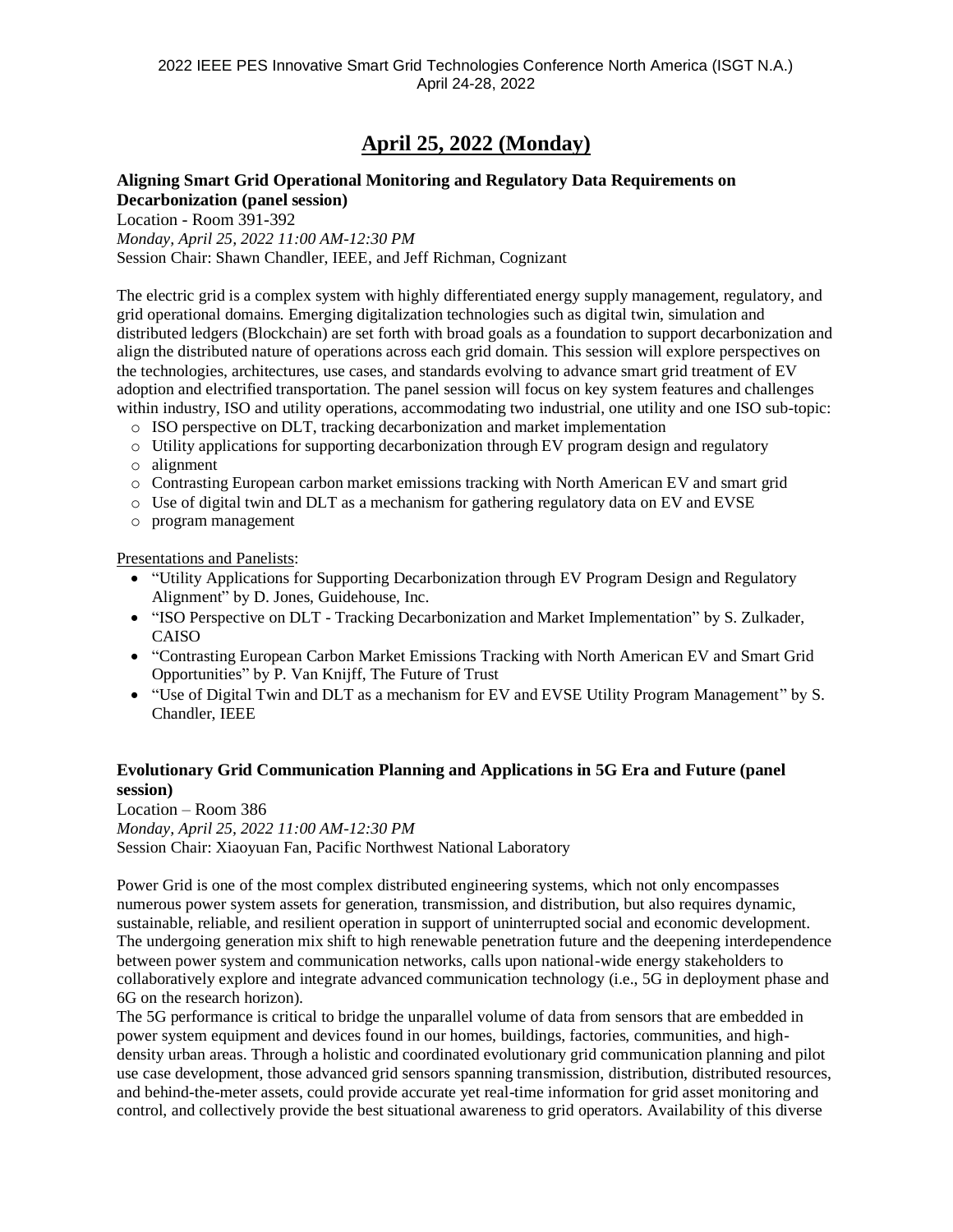data from multiple sources also support more efficient use of non-utility energy resources for homes, buildings, campus, transportation, and other participants in a clean-energy economy.

Presentations and Panelists:

- "Future Communication Technologies for Smart Grid and Control Applications" by W. Saad, Virginia Tech
- "Coordinated Grid Communication Planning" by J. Ogle, PNNL
- "5G Smart Grid Applications, Challenges, and Opportunities" by M. Subieta, Nokia
- "Cyber-Physically Resilient Situational Awareness of Power Grids" by Y. Lin, University of Massachusetts Lowell

## **Managing High Penetration DERs with Integrated System Modeling (panel session)**

Location – Room 398 - 399 *Monday, April 25, 2022 11:00 AM-12:30 PM* Session Chair: Weston Dengler, SEPA

Learn how a digital twin can you help you integrated DERs into your network. With modeling and simulation of a combined grid network including transmission and distribution, greater situational awareness is achieved to help you in ensuring reliability and control. You will learn how anomalies are detected as well as inverter behavior when there is a high concentration on a feeder.

Presentations and Panelists:

- "Faster than Realtime Simulation: Preparing for DERs" (focus on business value for integrated simulation/planning) by L. Watson, Pepco Holdings
- "Faster than Realtime Simulation: Preparing for DERs" (focus on modeling of transmission/distribution and detection of anomalies) by R. Broadwater, EDD
- "Faster than Realtime Simulation: Preparing for DERs" (focus on use of irradiance data for operational use) by A. Saunders, Clean Power Research
- "Faster than Realtime Simulation: Preparing for DERs" (focus on testing with field and hardware in the loop) by R. Broadwater on behalf of S. Hegedus, Univ of Delaware

# **Human-Machine Teaming and Operational Considerations for New Smart Grid Technologies (panel session)**

Location – Room 391-392 *Monday, April 25, 2022 1:30 PM-3:00 PM* Session Chair: Alexander Anderson, PNNL

A new generation of advanced power applications (within the EMS, DMS, and DERMS sectors) will be needed to ensure reliable, resilient, robust, safe, and economic operations. However, for new applications and smart grid technologies to be adopted by utilities, developers need to consider not only the technical aspects, but a wide range of operational considerations and whether new systems are usable by power system operators. Barriers to industry adoption and deployment in control room applications include:

- o Technology readiness level vs human readiness level While new technologies are developed explicitly with the TRL scale in mind, the human readiness level of the technology is often neglected. Measuring when a technology is ready for end users is a major part of the evaluation process for deploying new technologies.
- o Operational considerations Utility engineers and operators will likely reject any new technologies that do not consider line crew safety, existing operational procedures, work clearances, customer acceptability, workforce rules, data management, and integration with other utility systems.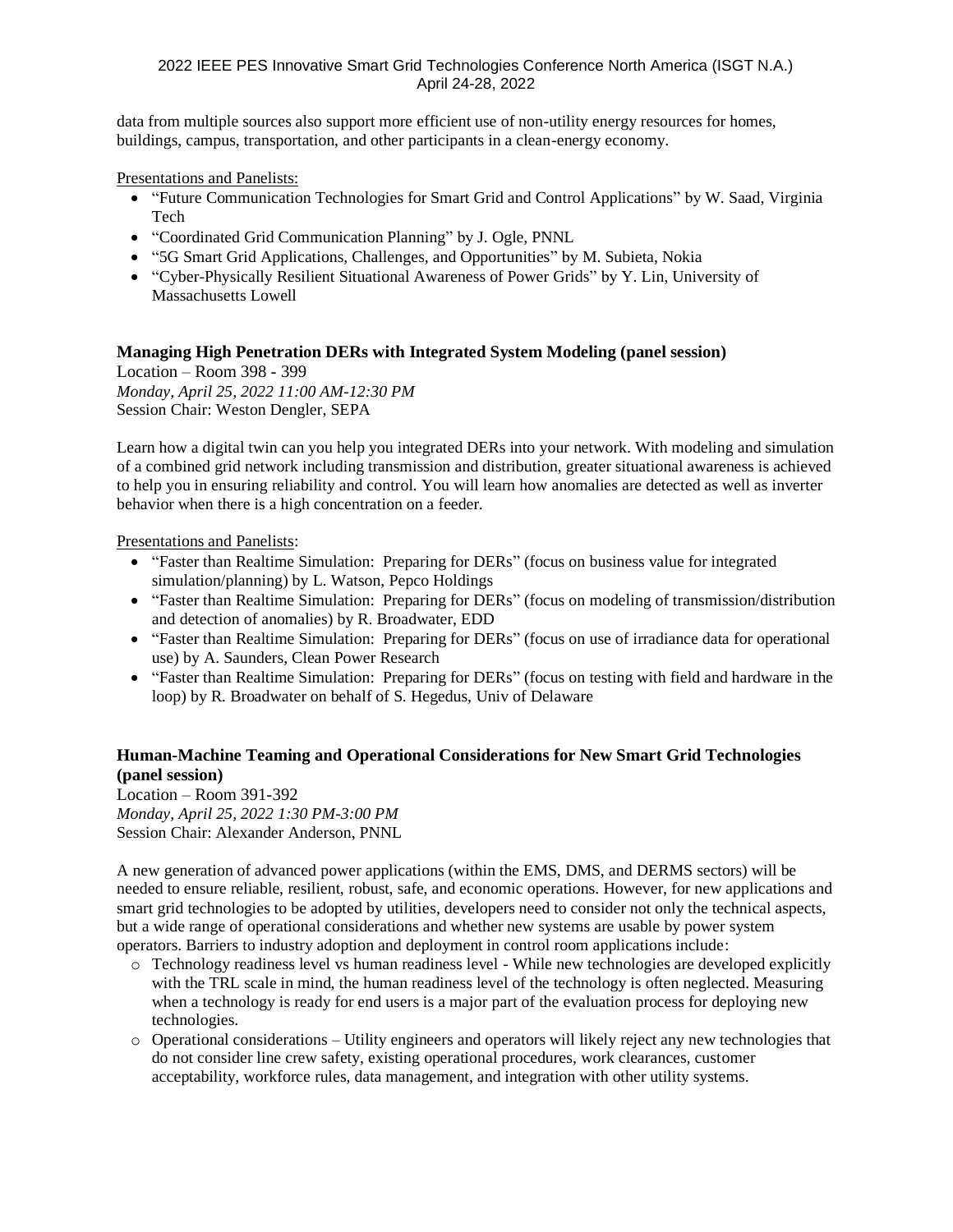- o Human machine trust Related to but beyond technology performance, operators need to trust the results of the technology and know when to (and when not to) use new technologies. In high stakes environments, like control rooms, there little room for error, from machine accuracy to operator use.
- o Situational awareness In control environments, maintaining high awareness of grid performance is critical. Many technologies in the control room require operator attention and engagement to be effective. The challenge is that with many indicators providing false alarms, the demand on operator attention negatively impacts situational awareness of the grid. When new technologies add relatively little benefit when compared to additional tasking, these technologies are often rejected.

The discussion will focus on approaches to validating and verifying new technologies, as well as accelerating adoption for control room use, including

- o Elicitation of power system operator workflows
- o Integrating new technologies with current operational practices
- o Use of real-time simulation and virtual control room demonstrations
- o Realistic operational scenarios to validate technology and human readiness levels

#### Presentations and Panelists:

- "Human-Machine Teaming for AI/ML Tools" by B. Jefferson, PNNL
- "Control Room Evaluation of ADMS Apps" by J. Barr, PNNL
- "Operational Considerations for Smart Grid Tech" by J. Gibson, Avista Utilities
- "Pathways to Industry Adoption" by S. Vadari, Modern Grid Solutions

# **Blockchain in Energy as a Venue for Electricity Grid Modernization (panel session)**

Location – Room 386

*Monday, April 25, 2022 1:30 PM-3:00 PM*

Session Chair: Umit Cali, Norwegian University of Science and Technology, and Claudio Lima, Blockchain Engineering Council, BEC

As one of the emerging digitalization technologies Blockchain Technology helps to decarbonize and democratize the power grid by creating additional use cases and markets for the solar power dominated Peer to Peer energy trading (P2P energy trading). Even though the most popular Blockchain in Energy related use cases are clustered around P2P energy trading, other promising energy use cases and implementations are also eligible for the Blockchain technology in power domain. This workshop will give an overview of the key technologies, use cases, initiatives, recent advances, task forces and standards being developed by the IEEE, industry, academia, and policy makers to advance the emerging field of Blockchain in Transactive Energy, focused on electric power and power grid modernization. Workshop topics include, among others, blockchain-based transactive energy systems, utility blockchain applications, interoperability, blockchain for enhanced cybersecurity, field implementations: industrial,academic, markets and policy practices. This panel accommodate three industrial and one academic sub-topic:

- o Cybersecurity aspects of DLT-enabled transactive energy system,
- o Interoperability aspects of DLT-enabled transactive energy systems,
- o Blockchain enabled transactive energy systems and their use cases,
- o Recent Advances in IEEE Blockchain Enabled Transactive Energy Initiative
- o Use of blockchain to facilitate data sharing and/or detecting and isolating of untrusted devices in a smart grid.

This panel session is designed as a joint and collaborative event between P2418.5 - Standard for Blockchain in Energy and IEEE Technology and Engineering Management Society (TEMS)'s Technical Committee (TC) on Blockchain and Distributed Ledger Technologies (DLT).

Presentations and Panelists:

• "Cybersecurity aspects of DLT-enabled transactive energy systems" by S. N. Gupta Gourisetti, Pacific Northwest National Laboratory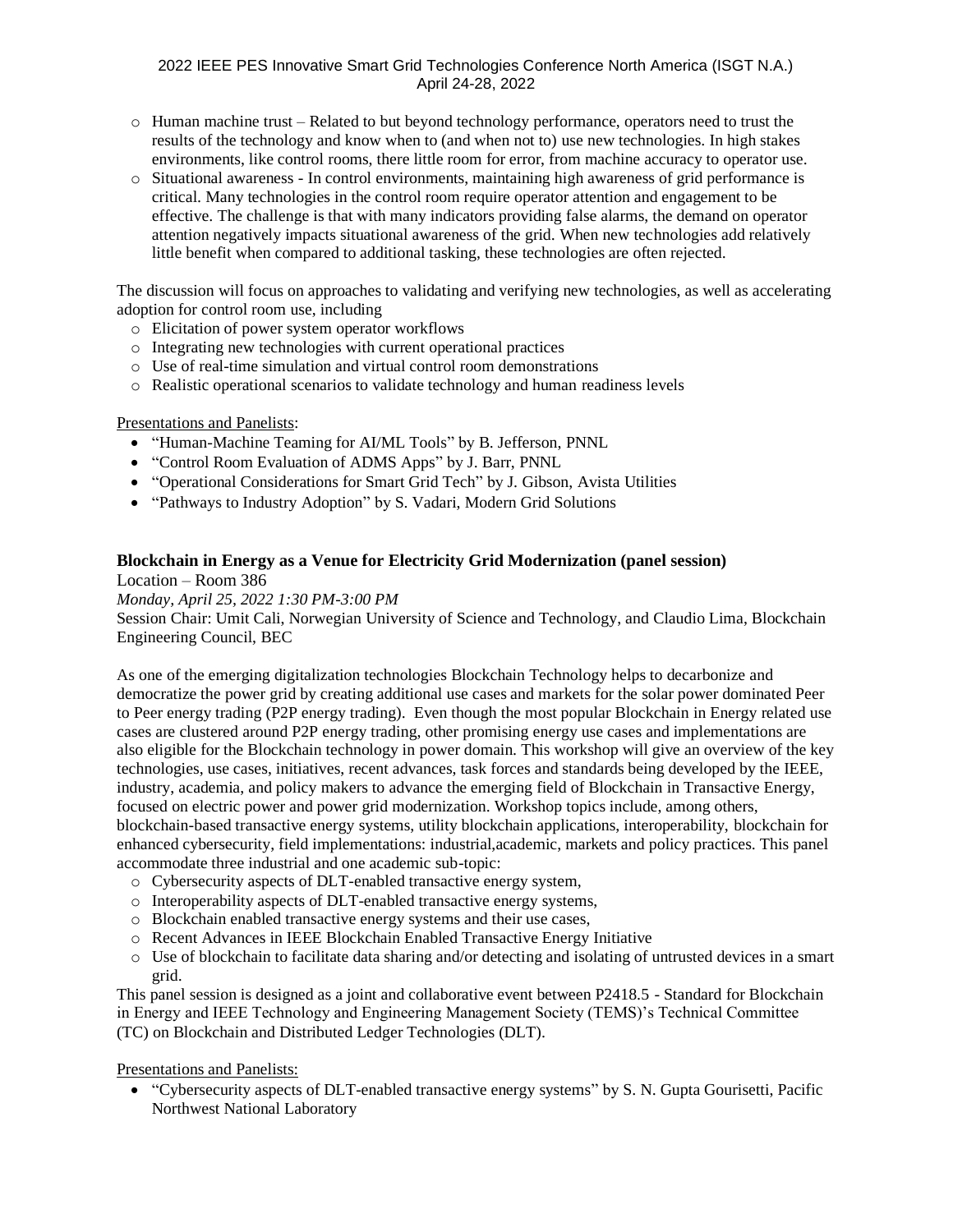- "Interoperation of DLT-enabled transactive energy systems" by S. Chandler, GridCure, Inc.
- "Near Term Non-peer to Peer Opportunities for BCTE" by J. Kempf, Kempf and Associates Consulting
- "Recent Advances in IEEE Blockchain Enabled Transactive Energy Initiative" by F. Rahimi, OATI
- "Use of blockchain to facilitate data sharing and/or detecting and isolating of untrusted devices in a smart grid" by K-K R. Choo, The University of Texas at San Antonio

#### **DER Communication Standards, Architecture and Interoperability (panel session)**

Location – Room 398 - 399 *Monday, April 25, 2022 1:30 PM-3:00 PM* Session Chair: James Mater, QualityLogic, Inc

As the Electric Sector starts to address the challenges of how to transform the grid to accommodate rapid increases in distributed resources and flexible loads, the key to successful scaling is a standardized communications infrastructure. Standardization enables faster, lower-cost integration of renewable and flexible loads. But the choice of communications architecture and the specific standards has a significant impact on the interoperability of the resulting infrastructure and subsequent success. This panel session will explore the three intertwined topics: architectural considerations and models for DER/Flexible Load integration; choosing communications standards and the interoperability challenges and solutions when creating a standardized infrastructure.

Presentations and Panelists:

- TBD by Aaron Smallwood, SEPA
- TBD by Jaime Kolln, PNNL
- TBD by Dhananjay (DJ) Anand

## **Grid Planning and Operation Technologies, Effectiveness and Costs for High DER Integration and Adoption (plenary panel session)**

Location – Room 391-392 *Monday, April 25, 2022 3:30 PM-5:00 PM* Session Chair: Julieta Giraldez, Kevala

New customer-sited technologies and distributed energy resources are changing the way the grid is planned and operated, in particular at the distribution system level. The distribution grid is no longer a passive system, but an active and dynamic two-way power-flow system. As such, awareness of what is happening at the gridedge is now crucial to inform planning and real-time operation of the grid. The panelists and session chair have several ongoing collaborations that focus on understanding the platforms and systems that can support grid decarbonization with high DER and transportation electrification adoption.

The panelists will present findings of the following projects:

- o DOE Solar Office funded project in which Kevala's data platform is supporting NREL's modeling of the grid edge to improve the interconnection of DER, and EPRI is a member of the project's Advisory Board Group.
- o DOE Solar Office funded project in which NREL and Sandia, along with other project partners are providing lessons learned on the effectiveness and techno-economic evaluation of grid integration strategies such as DERMS, Volt-Var Optimization (VVO), and smart inverters in increasing hosting capacity; EPRI is also a member of the project's Advisory Board Group.
- o NYSERDA funded project in which Utilidata and NREL, along with National Grid and Standard Solar, are collaborating to evaluate how real-time control platforms, including VVO, interact with smart inverters and smart meters to decrease energy consumption, increase DER hosting capacity, and impact solar developer business models.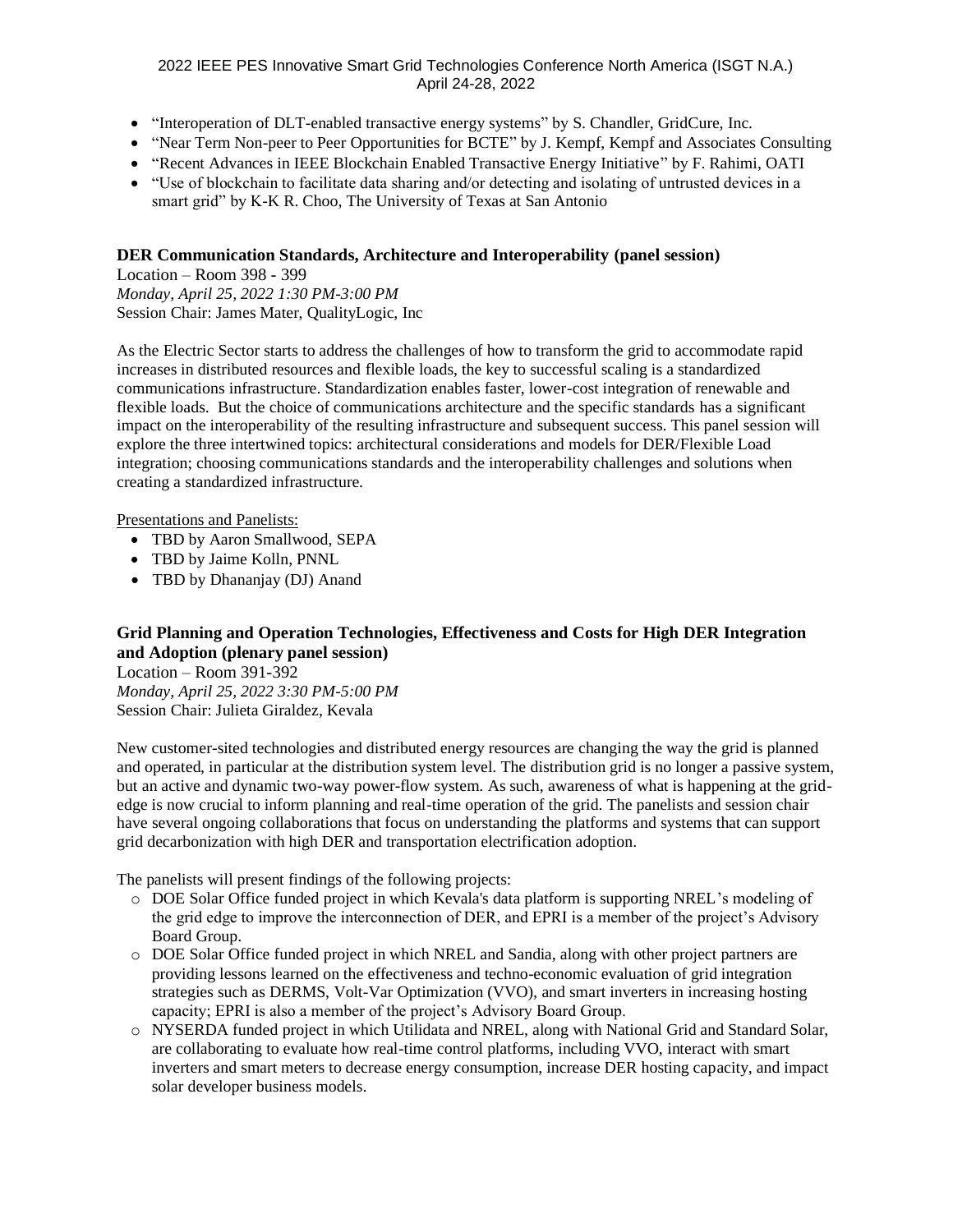The panelists proposed have an ample vision of the technologies, processes and requirements that the different stakeholders involved in achieving a full grid decarbonization process require. They are also actively involved in achieving such goals with regulators, utilities and DER developers in different states across the US. As such, we plan to discuss not only the technical requirements of platforms and systems required for high DER adoption, but also the importance of evaluating costs and benefits to achieve a decarbonized grid. The panelists will share a roadmap of where we are now in terms of implementation and deployment, and the vision on the future technological developments in the next 5 to 10 years.

Presentations and Panelists:

- "Real-Time Control Platform for a High DER Future" by M. Hummon, Utilidata
- "Grid Planning for High DER and Transportation Electrification Future" by A. Shumavon, Kevala
- "Modelling and Analysis with High Penetration PV, Including Advanced Software Tools" by M. Reno, Sandia National Labs
- "Modeling and Operation Impacts of Battery Storage as DER" by J. Peppanen, EPRI

"Distribution Planning with Customer-Sited Resources" by J. Keen, NREL

# **April 26, 2022 (Tuesday)**

# **Offshore Wind Integration: DOE Perspectives and European Lessons Learned and Best Experiences (panel session)**

Location – Room 391 -392 *Tuesday, April 26, 2022 1:00 PM-2:30 PM* Session Chair: Lina He, University of Illinois Chicago

To accelerate grid decarbonization, many countries have issued strong incentives to significantly increase the installation of renewable energy resources, including offshore wind. The United States (U.S.) government has set an ambitious target to install offshore wind generators of 30 gigawatts (GW) by 2030. It is shown in existing studies that voltage source converter-based high voltage direct current (VSC-HVDC) is considered as the most effective solution for large-scale, long-distance offshore wind power transmission due to its advantages of fast and independent control of active and reactive power, feasibility of multi-terminal dc grids, and black start capability. The rapid growth of offshore wind power can significantly impact the stability and resilience of onshore ac grids. This poses great challenges to the modeling, control, protection, operation, and security of VSC-HVDC connected offshore wind generators. This panel will share DOE perspectives on offshore wind integration and European lessons learned and best experiences to provide good guidance to speed up the development of U.S. offshore wind technologies.

Presentations and Panelists:

- "Offshore wind transmission: the challenges and opportunities" by J. Fu, DOE EERE WETO
- "Challenges and Solutions of Offshore Wind Integration" by L. He, University of Illinois Chicago
- "Dynamic Performance of Offshore connections with HVDC in the AC grid" by E. Starschich, Siemens Energy
- "Offshore in France and Europe, a TSO perspective" by T. Prevost, RTE

# **Grid Technologies Driving Responses to Climate Change (panel session)**

Location – Room 386 *Tuesday, April 26, 2022 1:00 PM-2:30 PM* Session Chair: Ahad Esmaeilian, Avangrid and Daniel Kushner, Accenture

This panel looks at how advanced grid technologies, from DERMS to microgrids to HVDC, are enabling clean energy resources that are helping to mitigate and adapt to climate change. It will talk about case studies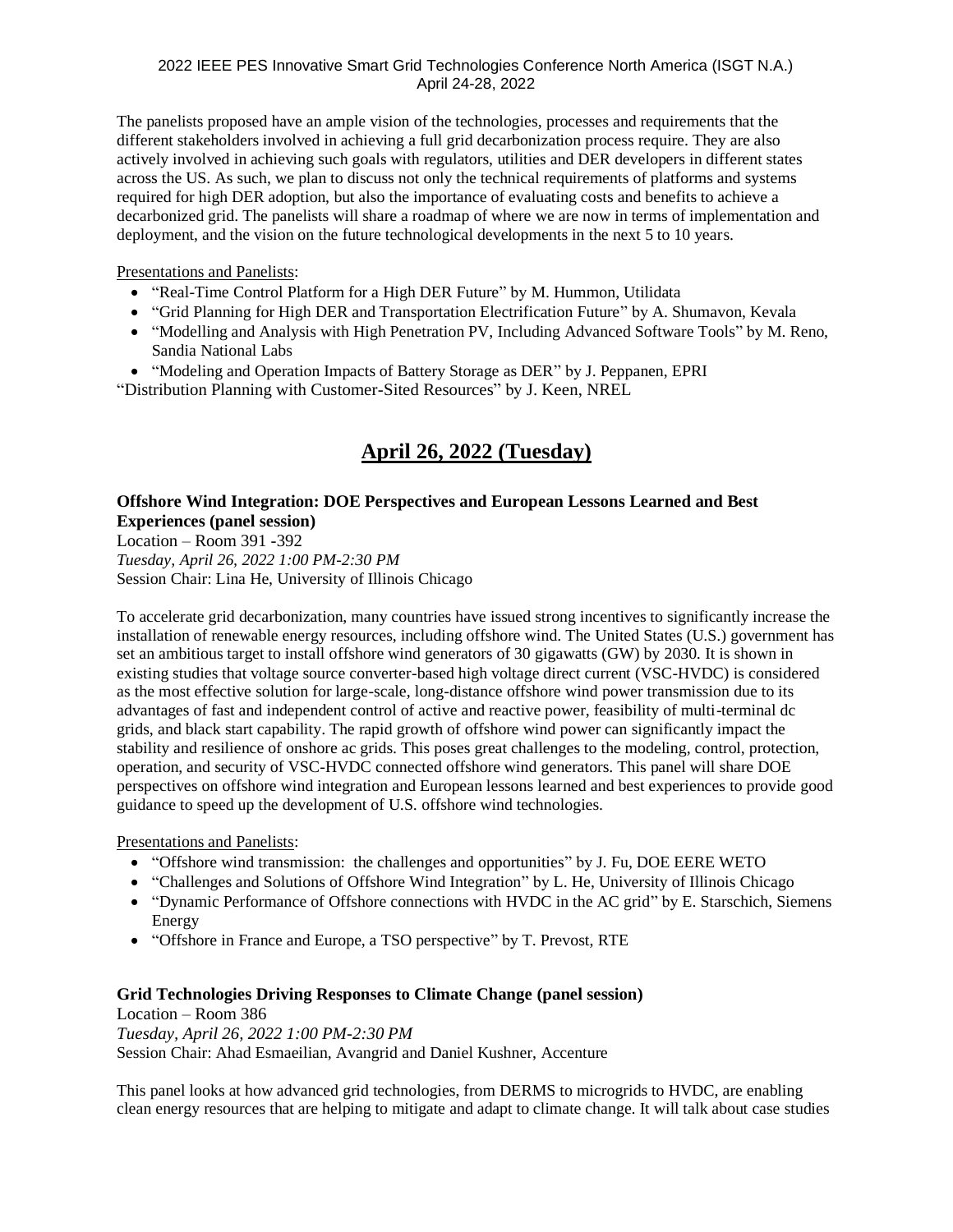of how such solutions have been deployed in the past, emerging best practices, and future directions to accomplish the clean energy transition.

Panelists:

- "Grid Modernization to Mitigate Impacts from and Adapt to Climate Change" by A. Paaso, Quanta Technology
- "Technologies to Advance DER Integration and Management at the Grid Edge" by C. Zhang, Eaton
- "Medium Voltage Power Electronics Enabling DER and Increasing Climate Resiliency" by B. Mather, NREL
- "Line Monitoring Technologies for Increased Renewables Integration and Grid Resilience" by H. Gilmer, LineVision

# **Leveraging High-fidelity Cyber Physical Testbeds & Datasets for Prototyping and Validating Resilient Controls for Future Grids (panel session)**

Location – Room 398 - 399 *Tuesday, April 26, 2022 1:00 PM-2:30 PM* Session Chair: Aditya Ashok, PNNL

As the penetration of distributed energy resources (DERs) continues to increase across the entire transmission and distribution grid, it is extremely important to ensure that their associated hierarchical controls at different levels (device, sub-system, system level) work together to enhance the overall stability, reliability, and resiliency of the system. Under this context, it is essential to ensure that existing simulation models accurately capture the behavior of futuristic smart grids under a range of normal and off-normal conditions including natural faults and cyber attacks. Cyber Physical Testbeds serve as an ideal platform to ensure that high-fidelity, real-time models can be interfaced with real/emulated controllers and actual hardware subsystems to perform controller/power hardware in the loop experimentation across a range of conditions. This would enable the validation of these component and system models across a range of conditions and allows the impact assessment of various types of hazards on the controls and the evaluate the overall resilience of the system. Further, these testbeds allow the generation of much needed datasets, which can drive the development and testing of new data-driven, resilient controls for DERs.

In this panel, we intend to bring together a panel of subject matter experts across the national labs and universities with well-known cyber physical system testbeds. Each of the panelists will talk about their unique perspectives on leveraging such testbeds to perform relevant research to implement, prototype, and validate resilient controls, as well as on available resources such as models and datasets for the research community. Overall, we anticipate our panel to provide a synthesis of valuable technical information on how cyber physical testbeds provide value to prototype and validate resilient controls for futuristic grids with a lot of DERs.

Presentations and Panelists:

- "Combining multiple levels of fidelity for experimentally investigating proof of concept controls and quantifying resilience" by T. Edgar, Pacific Northwest National Laboratory
- "High-Fidelity, Scalable CPS Security Testbeds for Smart Grid and Its R&D use-cases" by M. Govindarasu, Iowa State University
- "Experiences of configuring Duke Energy Smart Grid Laboratory testbed and using it on research projects" by R. Cox, University of North Carolina, Charlotte
- "Practical design considerations for commercial microgrids and field deployment experiences for developing realistic testbeds" by S. Cherian, Spirae, LLC

# **April 27, 2022 (Wednesday)**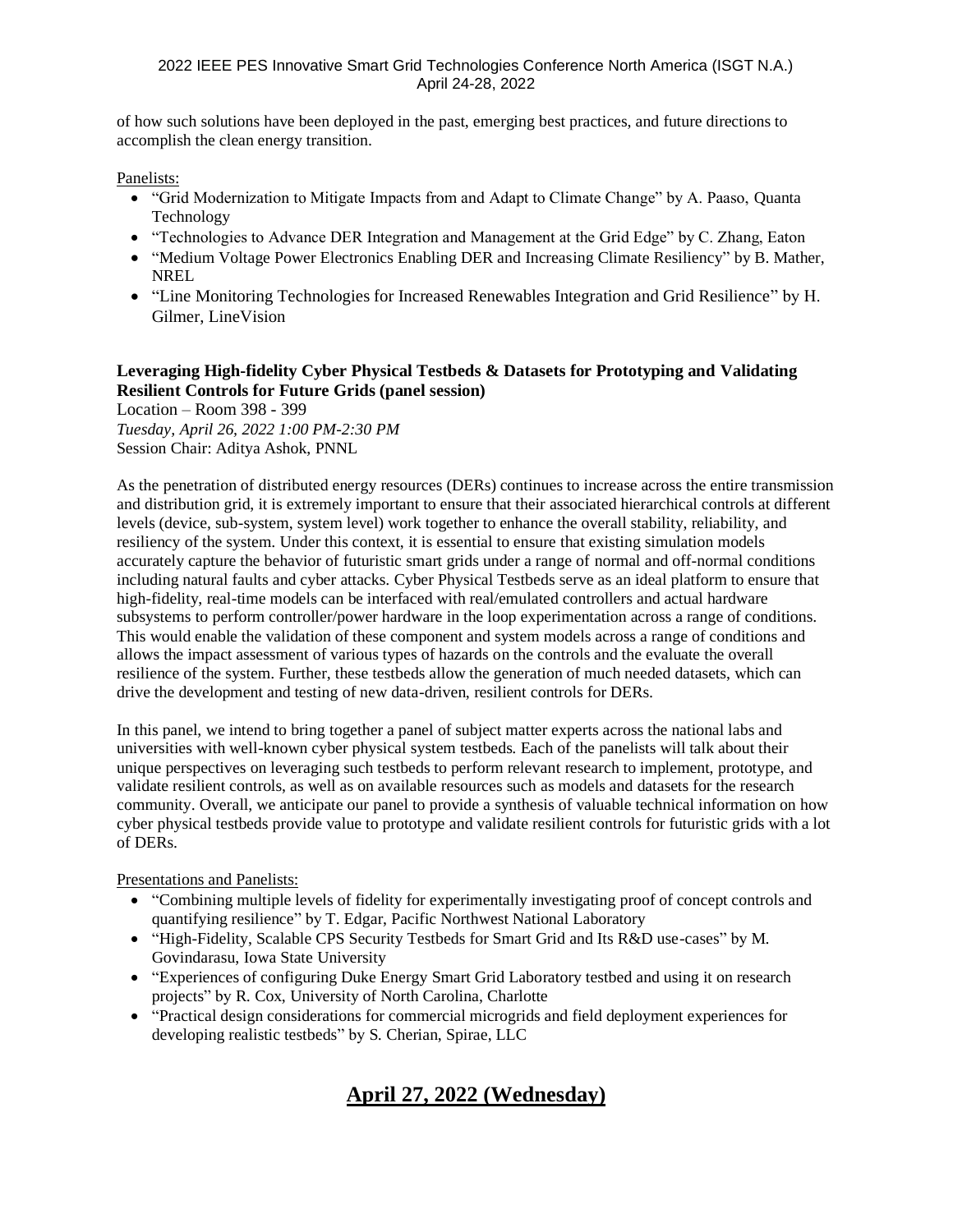### **Regulatory Challenges in Deployment of Transmission Grid-Enhancing Technologies (panel session)**

Location – Room 391-392 *Wednesday, April 27, 2022 1:00 PM-2:30 PM* Session Chair: Kaveh Aflaki, Smart Wires Inc.

Panelists from the regulatory section of the energy industry will focus on regulatory challenges for the deployment of transmission technologies across the US regions. As deployed in certain circumstances, the enhanced transmission technologies would enhance reliability, efficiency, and capacity and improve the operation of new or existing transmission facilities. This panel will discuss regulatory challenges in implementing this shared savings incentive approach for transmission technologies under Federal Power Act section 219. In addition, this panel will look into FERC orders and workshops with a focus on how to calculate ex-ante and ex-post benefit analysis for Grid-Enhancing Technologies (GETs) including but not limited to (i) Dynamic Line Rating (DLR), (ii) advanced modular power flow control (MPFC), (iii) and grid topology optimization.

Presentations and Panelists:

- "Regulatory Challenges in Deployment of Transmission Grid-Enhancing Technologies" (Discussion) by K. Harriman, AVANGRID
- "Regulatory Challenges in Deployment of Transmission Grid-Enhancing Technologies" (Discussion) by N. Brownell, Former FERC Commissioner
- "Regulatory Challenges in Deployment of Transmission Grid-Enhancing Technologies" (Discussion) by J. Dennis, Advanced Energy Economy (AEE)
- "Regulatory Challenges in Deployment of Transmission Grid-Enhancing Technologies" (Discussion) by R. Gramlich, Grid Strategies

#### **Artificial Intelligence and Digital Twin Technologies for Smart Grid Applications (panel session)** Location: Room 386

*Wednesday, April 27, 2022 1:00 PM-2:30 PM* Session Chair: Shishir Shekhar, Itron Inc Session Co-Chair: Steffen Ziegler, IMCORP USA

The use of AI and Digital Twin techniques is growing in popularity across the electric utilities sector for asset management, demand response, energy storage, renewable resources, E-Mobility, and many other areas. The Gartner report said, "Four years ago, AI implementation was rare, only 10% of survey respondents reported that their enterprises had deployed AI or would do so shortly. For 2019, that number has leapt to 37% — a 270% increase in four years." This panel will bring together industry experts from different backgrounds (R&D, Manufacturers, Utilities Academia, and Solution Providers) to discuss various aspects of Big Data, Digital Twins, Machine Learning, and Artificial Intelligence technologies for developing Forecasting, E-Mobility, Energy Management, and Asset Management Solutions. Topics include:

- o Machine Learning and Deep Learning technologies for Real-Time Asset Condition Monitoring AND Predictive Maintenance.
- o Machine Learning technologies for Forecasting Application (Energy and Weather Forecasting)
- o Virtual Power Plants (VPP) using AI
- o E-Mobility and EV Integration

### Presentations and Panelists:

- "Accelerating the adoption of EVs by managing assets at the Grid Edge" by M. Braby, Itron Inc
- "Predictive Asset Life Cycle Management of Underground Cable Systems based on Characterization of Partial Discharge" by S. Ziegler, IMCORP Inc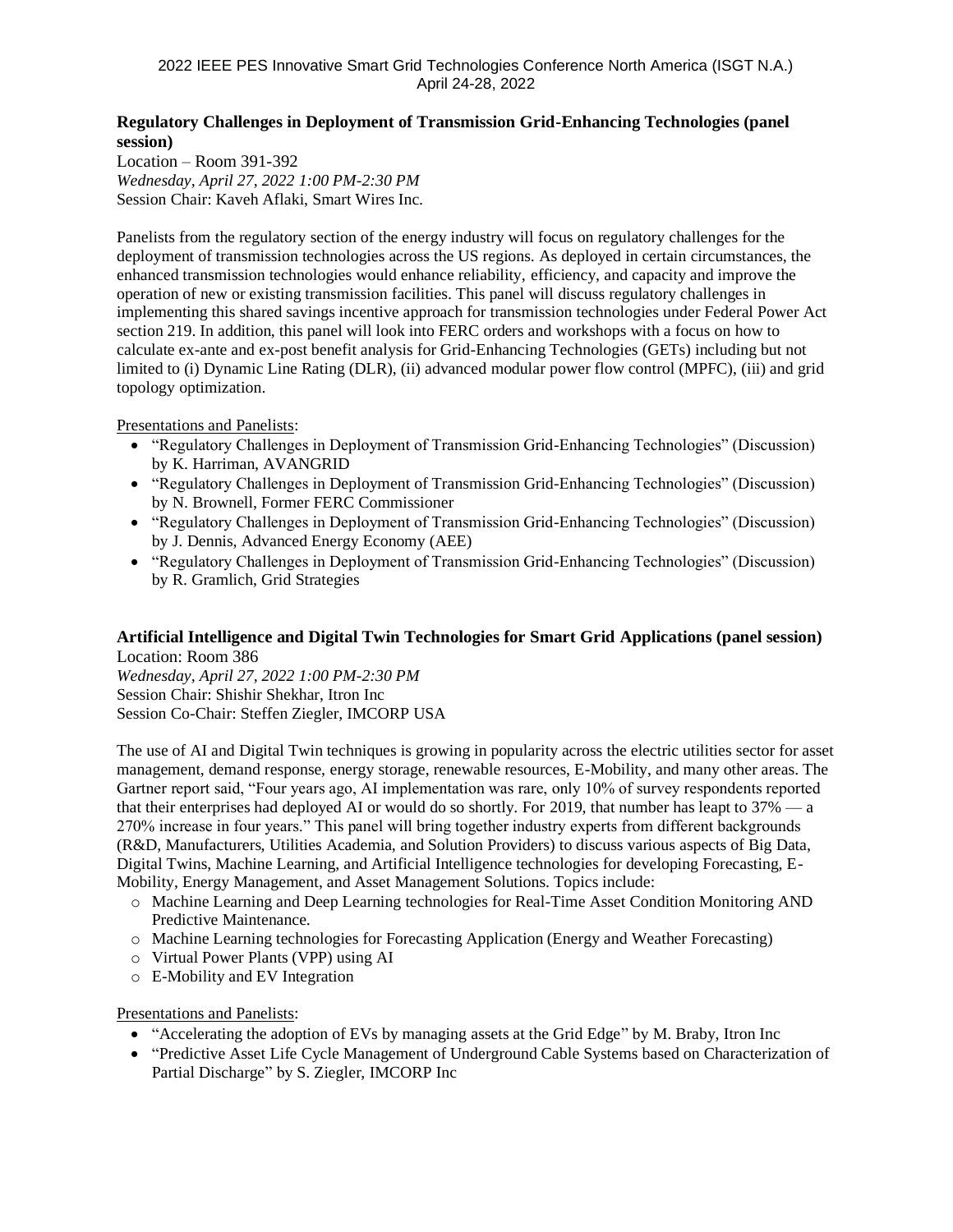- "Microgrid Resilience Framework based on Real-time Digital Twins and Hardware-In-the-Loop" by M. Mohanpurkar, NREL USA
- "Power resilience in a changing climate and increased penetration of energy renewables" by M. Peña, Eversource Energy Center
- "Optimizing EV Fleets with Smart Charging Management for Grid Resiliency" by N. Sankar, Microgrid Labs LLC

#### **Provision of Grid services from Grid-Edge Assets (panel session)**

Location – Room 398 - 399 *Wednesday, April 27, 2022 1:00 PM-2:30 PM* Session Chair: Farrokh Albuyeh and Farrokh Rahimi, OATI

The electricity market in undergoing fundamental changes due to proliferation of variable energy resources (VERs) at bulk and Distributed Energy Resources (DERs) at the grid edge. These changes are leading to the need for increasing levels of conventional grid services such as operating reserves and frequency regulation as well as the need for new types of grid services. The latter include ramping, load following, and Fast Frequency Response to mention a few. There is also increasing need for distribution grid services such as voltage regulation, phase balancing, and reverse flow mitigation. This panel session will address how DERs can be leveraged to turn them from being a problem for grid operation into a solution for provision of grid services. The following topics will be addressed:

- o Impact of VERs and DERs on power grid and energy market operations
- o Conventional and emerging grid services
- o Possibilities and limitations of providing grid services from DERs
- o Systems and platforms for DER participation in provision of grid services
- o Implementation examples and field results

#### Panelists:

Presentations and Panelists:

- "Systems and Platforms for DER Participation in Provision of Grid Services" by A. Ipakchi, OATI
- "Bulk Renewable and BTM PV and EV Integration Adding Value and Mitigating Impacts" by A. James, SCE
- "DER-Enabled ADMS" by S. Borlase, ESTA International, LLC

## **Distribution Markets and Platforms for Integration of Distributed Energy Resource (plenary panel session)**

Location – Room 391 - 392 *Wednesday, April 27, 2022 3:00 PM-4:30 PM* Session Chair: Farrokh Rahimi, OATI

The electricity industry mostly perceives Distributed Energy Resources (DERs) as a problem because they don't fit nicely into existing markets, operating paradigms and revenue models. This perception is invalid in the emerging participatory grid because in fact DERs are an essential part of the solution to decarbonization, resilience and environmental justice. This panel session explores the possibilities and limitations of local energy markets for DER integration into grid operation, power markets and new business models. The panelists will cover the following topics:

- o Impacts of increasing levels of DER on current grid operations and utility business models
- o Emerging market actors and energy market dynamics
- $\circ$  Incentive compatibility considerations to align DER investment and operating incentives with grid reliability and larger societal objectives
- o Platform functionality for distribution-level markets
- o Current industry activities, lessons learned, and path forward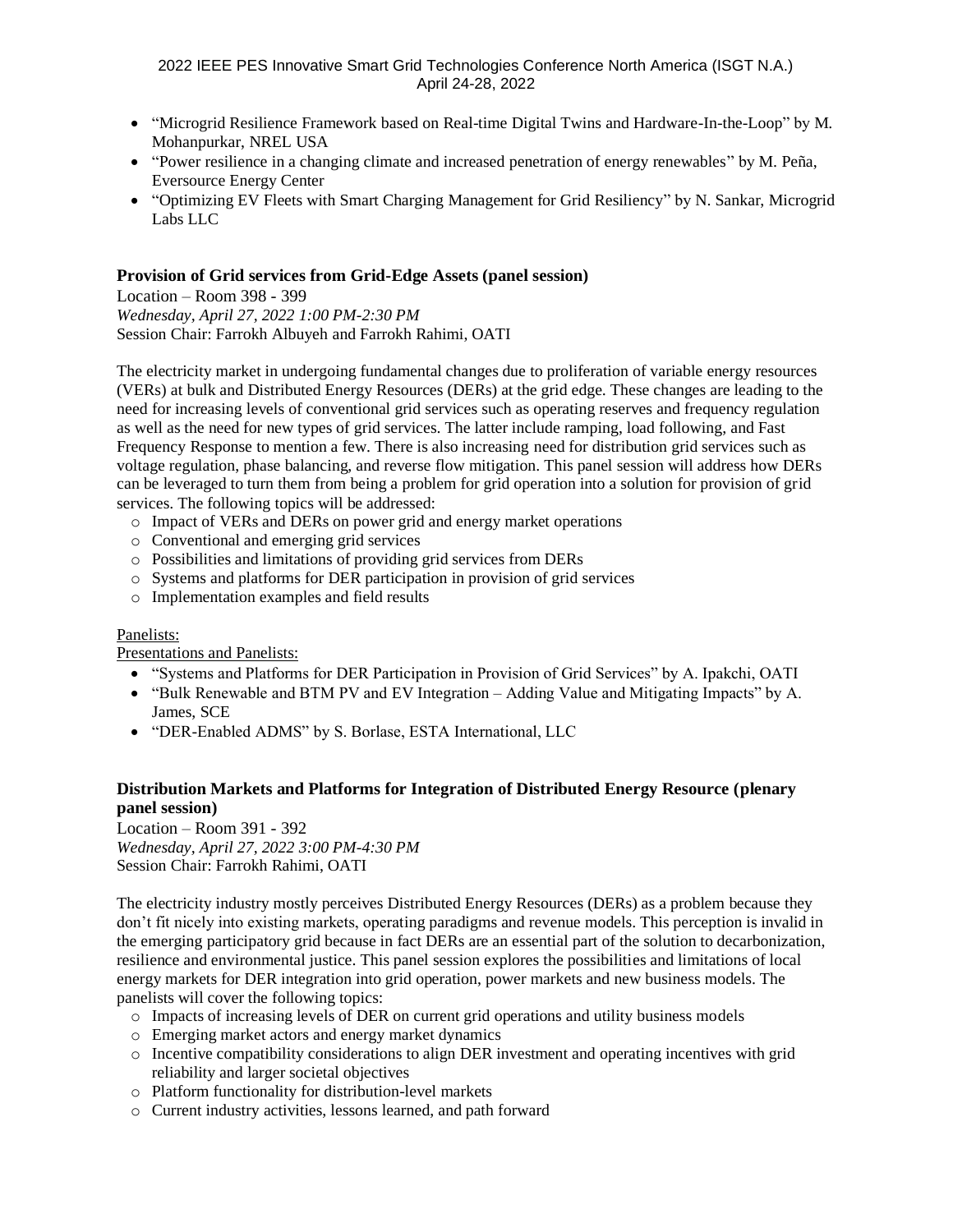Presentations and Panelists:

- "Operational and business model impacts of DER Proliferation" by A. Ipakchi, OATI
- "Distribution-level markets to maximize DER benefits" by L. Kristov, Electric System Policy
- "Peer-to-Peer Transaction of Energy and Carbon Allowance in Networked Microgrids" by M. Shahidehpour, IIT
- "Distribution System Platforms for DER Management" by A. Renjit, EPRI
- "Engaging Non-Utility PVs for Grid Services" by B. Bhattarai, DOE/SETO

### **ISGT Poster Session (poster session)**

Location - La Nouvelle Orleans Ballroom *Wednesday, April 27, 2022 5:00 PM-7:00 PM* Session Chair: Masood Parvania, The University of Utah

\* 22ISGT0004, Harmonic Modeling, Data Generation, and Analysis of Power Electronics-Interfaced Residential Loads

A. SINGHAL, Pacific Northwest National Laboratory

D. WANG, Pacific Northwest National Laboratory

A. REIMAN, Pacific Northwest National Laboratory

Y. LIU, Pacific Northwest National Laboratory

D. HAMMERSTROM, Pacific Northwest National Laboratory

S. KUNDU, Pacific Northwest National Laboratory

\* 22ISGT0010, Analyzing Accuracy of Inverse Power Flow from Noisy Edge Measurements

C. MORGENSTERN, Arizona State University

J. MORGENSTERN, University of Washington

R. YANG, National Renewable Energy Lab

E. COOK, Duquesne Light Company

\* 22ISGT0013, Faulty Feeder Identification Technology utilizing Grid-Connected Converters for Reduced Outage Zone in Smart Grids

H. GOYAL, Hitachi Ltd.

A. KIKUCHI, Hitachi Ltd.

\* 22ISGT0015, Power System Event Identification with Transfer Learning Using Large-scale Real-world Synchrophasor Data in the United States

J. SHI, University of California, Riverside

K. YAMASHITA, University of California, Riverside

N. YU, University of California, Riverside

\* 22ISGT0019, Analysis of STATCOM Oscillations using Ambient Synchrophasor Data in Dominion Energy C. MISHRA, Dominion Energy

L. VANFRETTI, Rensselaer Polytechnic Institute

D. YANG, Dominion Energy

C. WANG, Dominion Energy

X. XU, Dominion Energy

K. D. JONES, Dominion Energy

R. M. GARDNER, Dominion Energy

\* 22ISGT0021, A Reward Mechanism for Reliability-as-a-Service Usage of Electric Vehicles A. HUSSAIN, University of Alberta P. MUSILEK, University of Alberta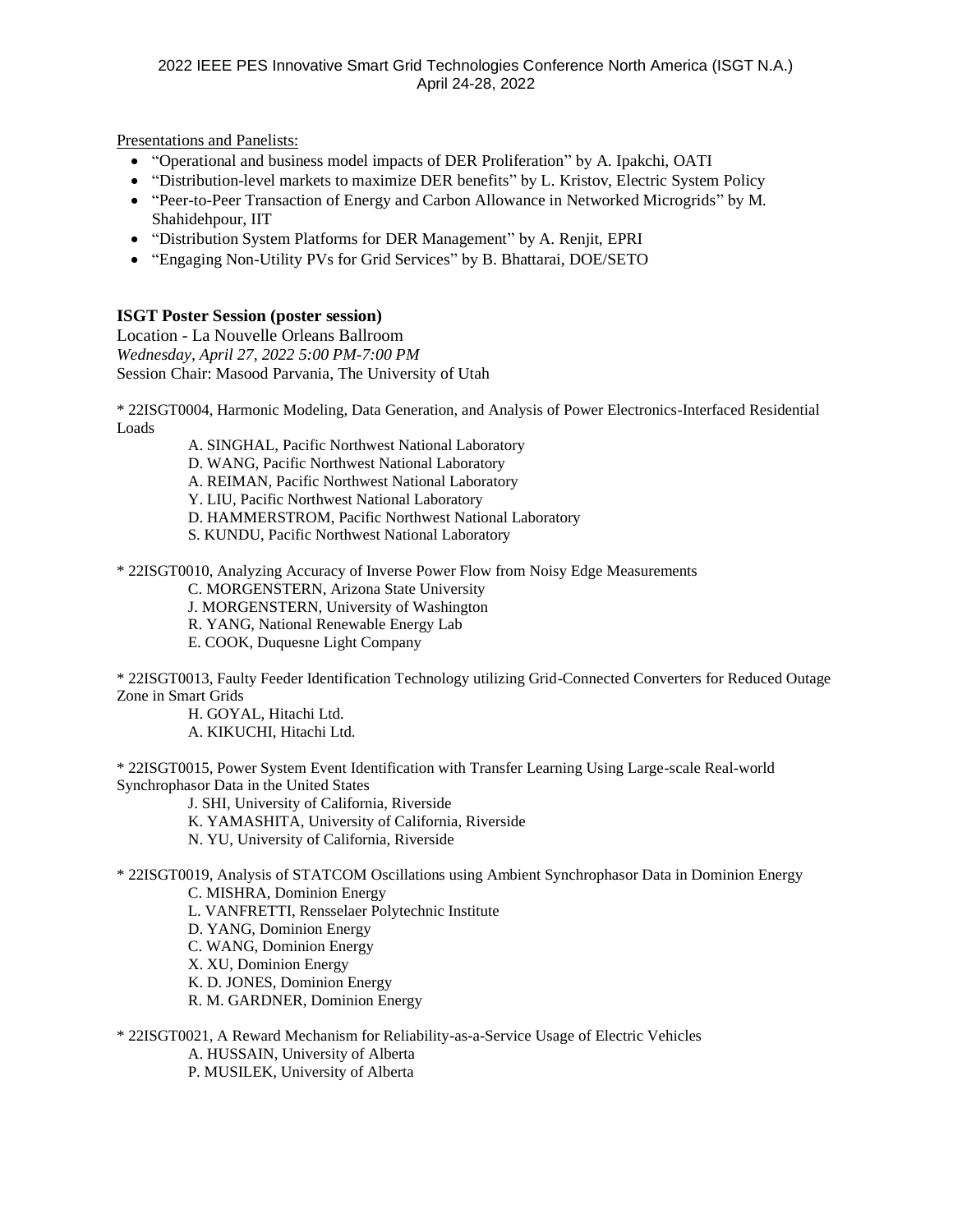\* 22ISGT0023, Data-Driven Generic Turbines for Distributed Wind Modeling, Optimization, and Economic Studies

- A. REIMAN, Pacific Northwest National Laboratory
- T. RAMACHANDRAN, Pacific Northwest National Laboratory
- A. ORRELL, Pacific Northwest National Laboratory

\* 22ISGT0025, Input Signal for Synthetic Inertia: Estimated ROCOF Versus Remote Machine Acceleration

F. WILCHES-BERNAL, Sandia National Labs

J. WOLD, Montana Technological University

W. H. BALLIET, Sandia National Labs

\* 22ISGT0028, Smart Sensors for Insulation System Condition Monitoring: Focus on Partial Discharges and Space Charge

G. C. MONTANARI, Florida State University

R. GHOSH, University of Bologna

A. KOHLI, Rugged Monitoring

R. KARANAM, Rugged Monitoring

\* 22ISGT0029, An End to End Data Collection Architecture for IoT Devices in Smart Cities

M. KUZLU, Old Dominion University

H. KALKAVAN, Old Dominion University

O. GUELER, eKare, Inc.

N. ZOHRABI, Pennsylvania State University

P. J. MARTIN, Virginia Commonwealth University

S. ABDELWAHED, Virginia Commonwealth University

\* 22ISGT0030, Multiagent Power Transaction in Multiarea System with Decentralized Metaheuristic Frameworks L. CANHA, Federal University of Santa Maria

O. ADEYANJU, Federal University of Santa Maria

\* 22ISGT0031, A Data-Driven Democratized Control Architecture for Regional Transmission Operators

X. FAN, Pacific Northwest National Laboratory

D. MOSCOVITZ, PJM Interconnection

L. DU, Temple University

W. SAAD, Virginia Polytechnic Institute and State University

\* 22ISGT0032, Development and Implementation of a Holistic Flexibility Market Architecture

O. KRAFT, TU Dortmund University

O. POHL, TU Dortmund University

U. HÃ, GER, TU Dortmund University

K. HEUSSEN, Technical University of Denmark

N. MÜLLER, Technical University of Denmark

Z. AFZAL, KTH Royal Institute of Technology

M. EKSTEDT, KTH Royal Institute of Technology

H. FARAHMAND, Norwegian University of Science and Technology

D. IVANKO, Norwegian University of Science and Technology

A. SINGH, Electrical Energy Division, PSI Software AG

S. LEKSAWAT, Electrical Energy Division, PSI Software AG

A. KUBIS, Electrical Energy Division, PSI Software AG

\* 22ISGT0033, Evaluation Method of Spatio-Temporal Flexibility as Renewable Energy Absorption Potential of a Group of Electric Buses Using Bus Operation Data

Y. TOMIZAWA, Waseda University

Y. IHARA, Waseda University

Y. KODAMA, Waseda University

Y. IINO, Waseda University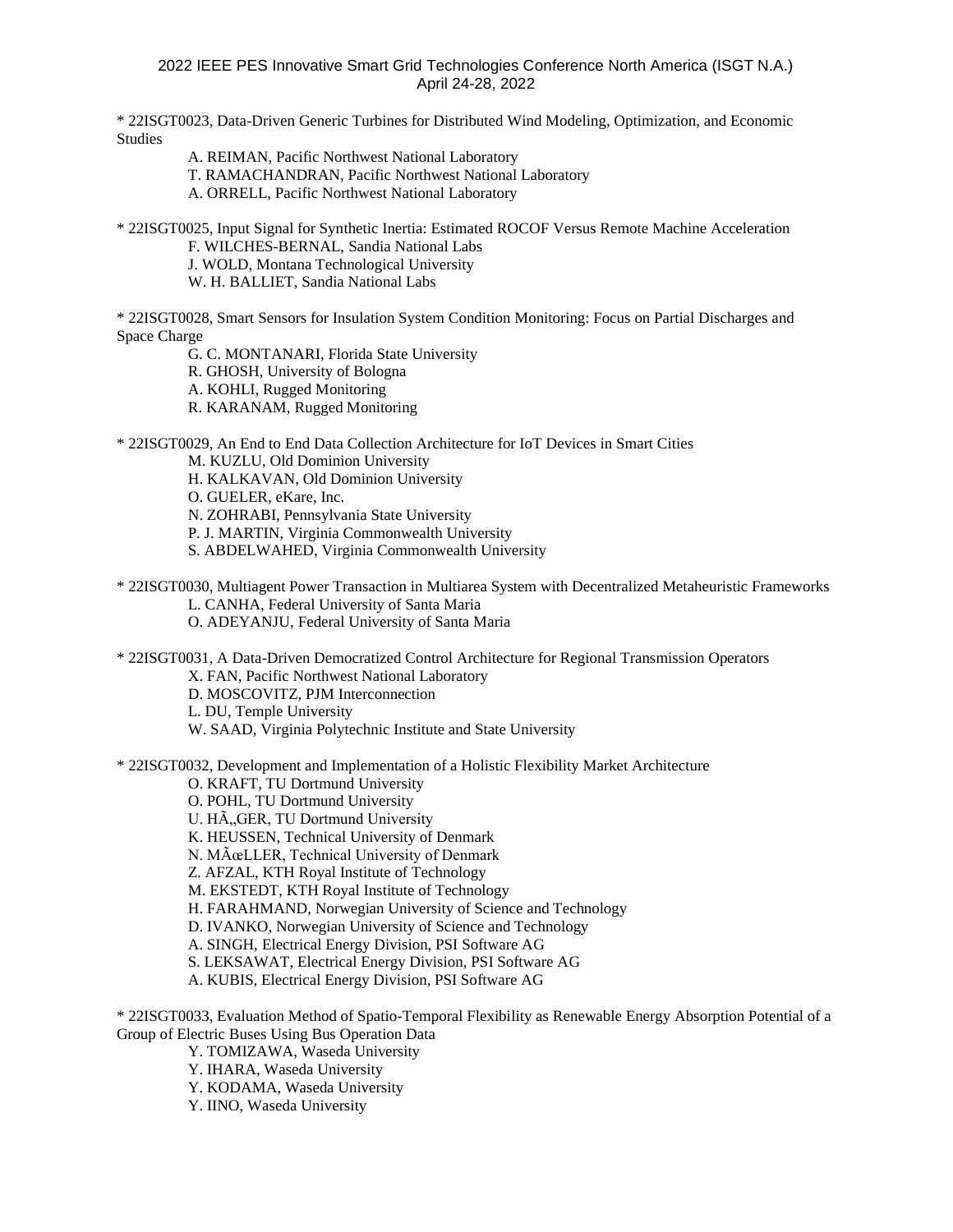Y. HAYASHI, Waseda University

O. IKEDA, TEPCO Power Grid, Inc.

J. YOSHINAGA, TEPCO Power Grid, Inc.

- \* 22ISGT0035, Power Management via Integration of Battery Energy Storage Systems with Electric Bus Charging
	- S. N. GOWDA, University of California Los Angeles
	- A. AHMADIAN, University of California Los Angeles
	- V. ANANTHARAMAN, University of California Los Angeles
	- C-C CHU, University of California Los Angeles
	- R. GADH, University of California Los Angeles
- \* 22ISGT0036, Fast Oscillation Detection and Labeling via Coarse Grained Time Series Data for ML Applications X. XU, Dominion Energy
	- C. MISHRA, Dominion Energy
	- L. VANFRETTI, Rensselaer Polytechnic Institute
	- C. WANG, Dominion Energy
	- K. JONES, Dominion Energy
	- R. M. GARDNER, Dominion Energy
	- S. MURPHY, PingThings, Inc.
- \* 22ISGT0038, Reachability Analysis for Controlling DERs to Mitigate Disturbances in Distribution Grids J. SWARTZ, University of California - Berkeley
	- A. VON MEIER, University of California Berkeley
- \* 22ISGT0039, KEF: A Key Exchange Framework for Operational Technology Security Standards and Guidelines
	- A. S. SANI, University of Greenwich
	- D. YUAN, The University of Sydney
	- K. MENG, University of New South Wales
	- Z. Y. DONG, University of New South Wales
- \* 22ISGT0040, Determining an Operation Sequence for Proactive Islanding of the Power Grid
	- S. BISWAS, Virginia Tech
	- V. CENTENO, Virginia Tech
- \* 22ISGT0043, Proactive Posturing of Large Power Grid for Mitigating Hurricane Impacts
	- E. A. QUARM JNR, Pacific Northwest National Laboratory
	- X. FAN, Pacific Northwest National Laboratory
	- M. ELIZONDO, Pacific Northwest National Laboratory
	- R. MADANI, University of Texas at Arlington
- \* 22ISGT0044, Valuation of Behind-the-Meter Energy Storage in Hybrid Energy Systems
	- R. TREVIZAN, Sandia National Laboratories
	- A. HEADLEY, The University of Memphis
	- T. NGUYEN, Sandia National Laboratories
	- S. ATCITTY, Sandia National Laboratories
- \* 22ISGT0045, Sparse Time Series Sampling for Recovery of Behind-the-Meter Inverter Control Models
	- S. TALKINGTON, Georgia Institute of Technology
	- S. GRIJALVA, Georgia Institute of Technology
	- M. J. RENO, Sandia National Laboratories
- \* 22ISGT0046, Dissipativity-based Voltage Control in Distribution Grids
	- K. KOSARAJU, Notre Dame University
	- R. TREVIZAN, Sandia National Laboratories
	- L. YE, Notre Dame University
	- V. GUPTA, Notre Dame University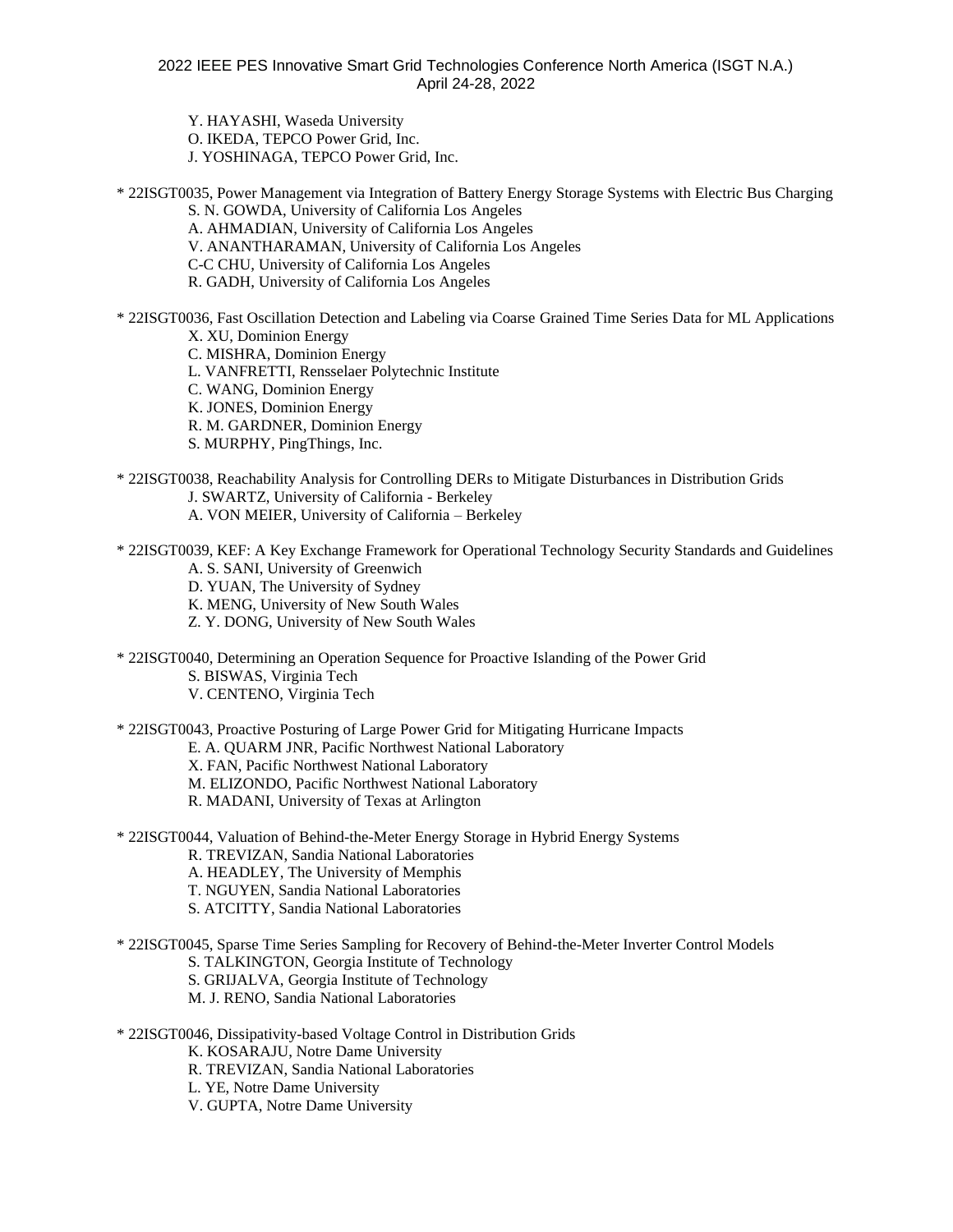B. CHALAMALA, Sandia National Laboratories R. BYRNE, Sandia National Laboratories

\* 22ISGT0047, DERMS Online: A New Voltage Sensitivity-Enabled Feedback Optimization Framework

Y. YAO, National Renewable Energy Laboratory

K. YE, Mississippi State University

J. ZHAO, Mississippi State University

F. DING, National Renewable Energy Laboratory

J. GIRALDEZ, National Renewable Energy Laboratory

\* 22ISGT0049, An Algorithm for Fast Fault Location and Classification Based on Mathematical Morphology and Machine Learning

F. WILCHES-BERNAL, Sandia National Labs

M. JIMÉNEZ-APARICIO, Sandia National Labs

M. RENO, Sandia National Labs

\* 22ISGT0050, Chance Constrained Distributionally Robust Optimal HVAC Scheduling for Commercial Building Demand Response

G. TIAN, University of Central Florida

Q. SUN, University of Central Florida

\* 22ISGT0052, Integrating Geospatial Data for Weather Station Selection and Enhanced Electric Load Forecasting10.2.0

> D. DONALDSON, University of Birmingham D. JAYAWEERA, University of Birmingham

- \* 22ISGT0055, Privacy-Enhancing Settlements Protocol in Peer-to-Peer Energy Trading Markets R. THANDI, The University of Manchester M. MUSTAFA, The University of Manchester
- \* 22ISGT0056, Dynamics-aware Optimal Operation of Microgrids in Islanded Mode

R. KHATAMI, The University of British Columbia

B. CHEN, The University of British Columbia

- Y. C. CHEN, The University of British Columbia
- \* 22ISGT0057, NILM-Synth: Synthetic Dataset Generation for Non-Intrusive Load Monitoring Algorithms J. DONNAL, US Naval Academy
- \* 22ISGT0058, Line Outage Identification using Limited PMUs with Partial Knowledge on Area of Disturbance K. MAHAPATRA, Pacific Northwest National Laboratory Q. HUANG, Pacific Northwest National Laboratory

\* 22ISGT0059, Decentralized Coordinated State Estimation in Integrated Transmission and Distribution Systems Y. ZHANG, Brookhaven National Laboratory

Y. CHEN, North China Electric Power University

J. WANG, Southern Methodist University

M. YUE , Brookhaven National Laboratory

T. ZHAO, Brookhaven National Laboratory

- \* 22ISGT0061, An End-to-End Cyber-Physical Infrastructure for Smart Grid Control and Monitoring A. DEY, University of Minnesota Twin Cities S. CHAKRABORTY, University of Minnesota Twin Cities M. V. SALAPAKA, University of Minnesota Twin Cities
- \* 22ISGT0062, Unsupervised Identification of Electrical Loads from Aggregate Power Measurements N. JAWDAT, Independent Researcher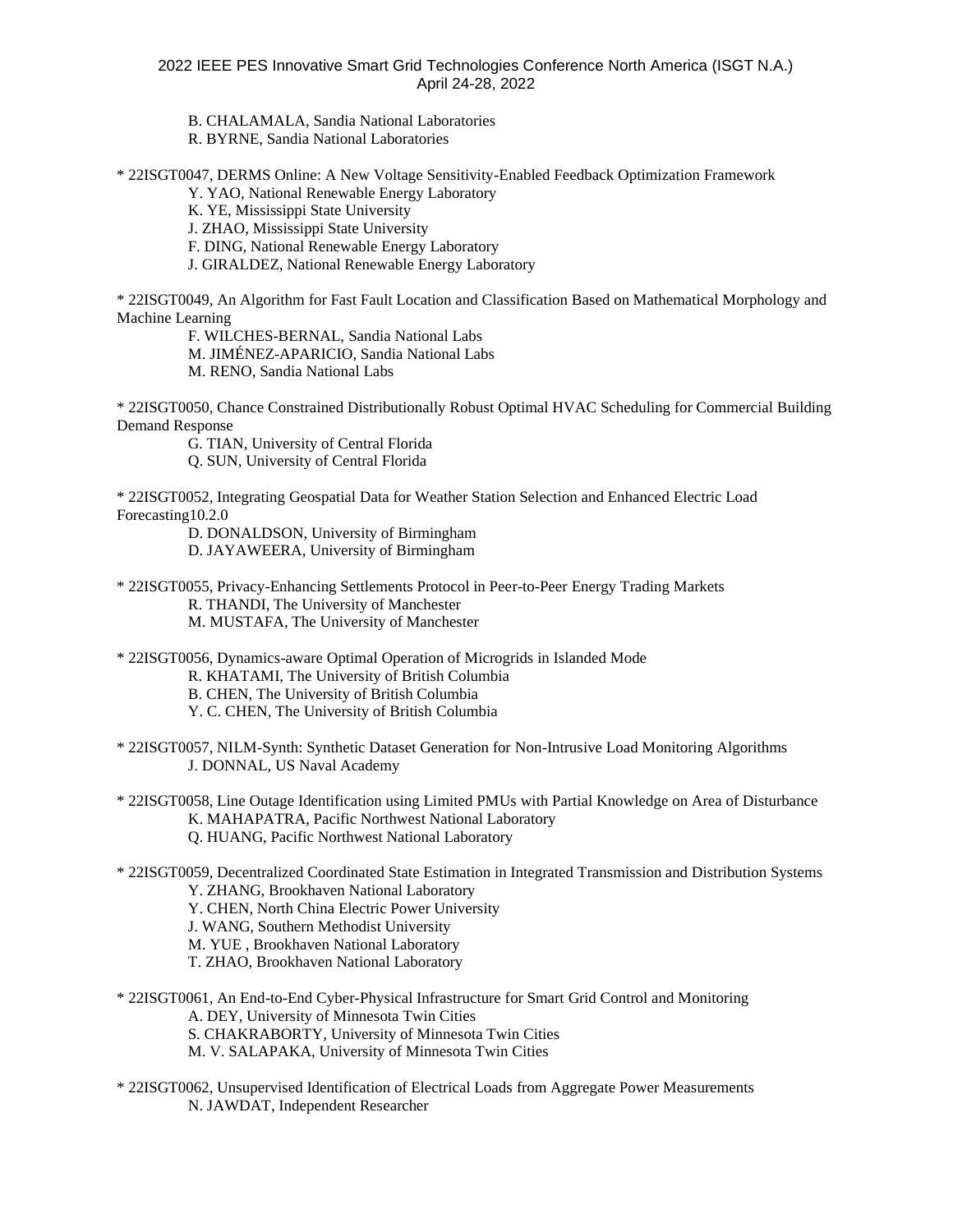J. DONNAL, US Naval Academy

\* 22ISGT0063, A Novel Continuum Approximation to Power System Electromechanical Dynamics

S. LEI, Illinois Institute of Technology

D. MALDONADO, Argonne National Laboratory

E. CONSTANTINESCU, Argonne National Laboratory

J. ZHAO, Mississippi State University

S. YARAHMADI, Virginia Tech

L. MILI, Virginia Tech

M. ANITESCU, Argonne National Laboratory

\* 22ISGT0066, Hierarchical Transactive Control of Flexible Building Loads Under Distribution LMP

B. PARK, Oak Ridge National Laboratory

K. AMASYALI, Oak Ridge National Laboratory

Y. CHEN, Oak Ridge National Laboratory

M. OLAMA, Oak Ridge National Laboratory

\* 22ISGT0067, Impact of Smart Meter Measurement Granularity on Control Parameters of OLTC in Distribution Networks with PV

M. NAKAMURA, Waseda University

A. KANEKO, Waseda University

S. YOSHIZAWA, Waseda University

H. ISHII, Waseda University

Y. HAYASHI, Waseda University

\* 22ISGT0068, Evaluating and Improving Model-Based Assessment of Contextual Data Quality in Smart Grids

D. VERENO, Salzburg University of Applied Sciences

K. POLANEC, Salzburg University of Applied Sciences

C. NEUREITER, Salzburg University of Applied Sciences

\* 22ISGT0070, A Practical Adversarial Attack on Contingency Detection of Smart Energy Systems M. SABOUNCHI, Purdue University J. WEI-KOCSIS, Purdue University

\* 22ISGT0072, An Intelligent Big Data Analytics Method for Two-Dimensional Non-Residential Building Energy Forecasting

> C. NICHIFOROV, University of Texas at San Antonio M. ALAMANIOTIS, University of Texas at San Antonio

\* 22ISGT0073, ML-based Anomaly Detection System for DER Communication in Smart Grid M. ABDELKHALEK, Iowa State University G. RAVIKUMAR, Iowa State University M. GOVINDARASU, Iowa State University

\* 22ISGT0075, Measurement-based Component-level Load Modeling for Evaluation of a Current-suppressing Loading Scenario for Microgrid Black Start Events

M. MIRZADEH, Leibniz University Hannover

A. MERTENS, Leibniz University Hannover

\* 22ISGT0076, Physics-Aware Fast Learning and Inference for Predicting Active Set of DC-OPF H. KHAZAEI, Stony Brook University Y. ZHAO, Stony Brook University

\* 22ISGT0078, Small-Signal Stability of Low-Inertia Power Grids with Inverter-Based Resources and Synchronous Condensers

L. DING, National Renewable Energy Lab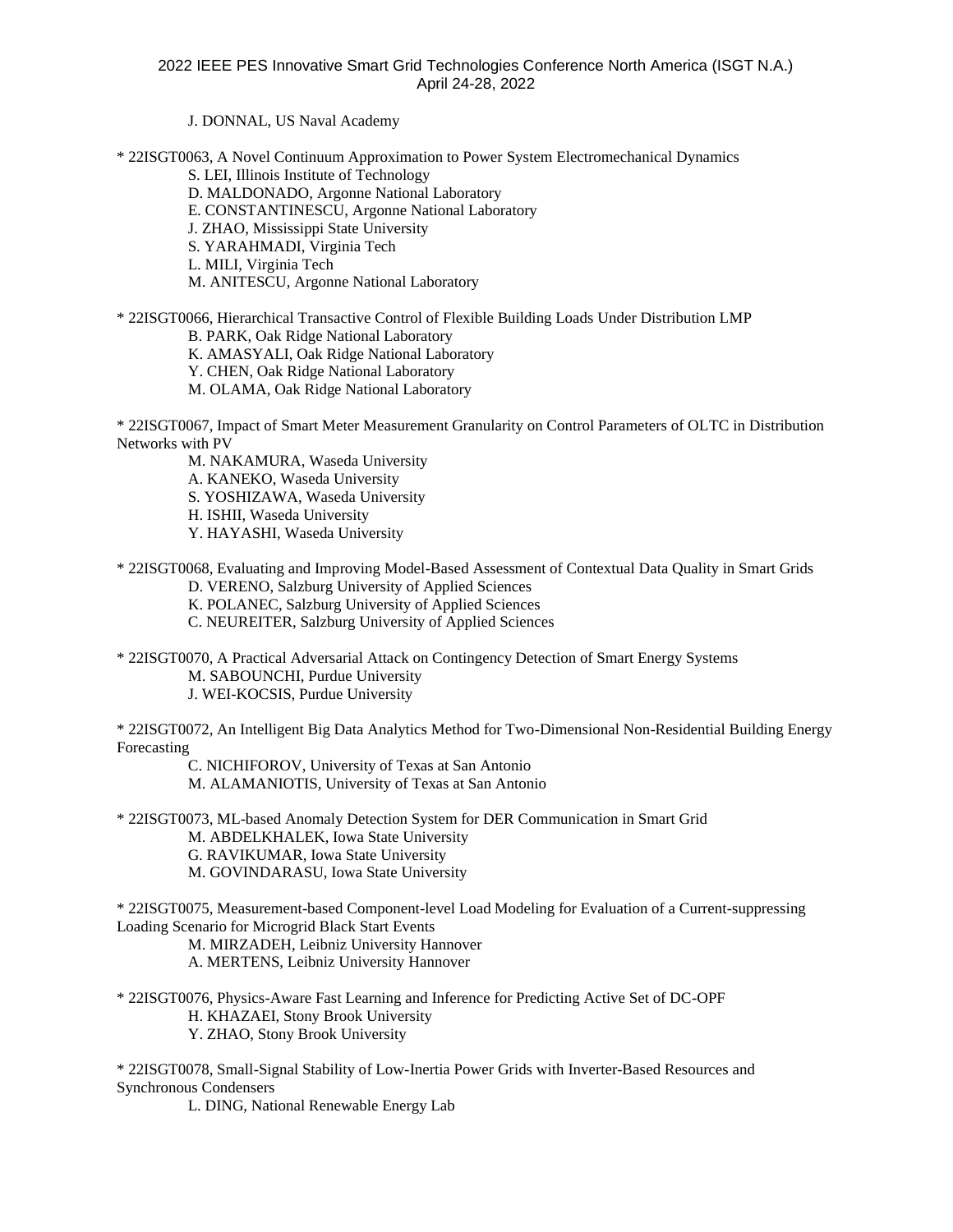X. LU, Temple University

J. TAN, National Renewable Energy Lab

\* 22ISGT0079, Risk-Adjusted Unit Commitment for Systems with High Penetration of Renewables

D. OSIPOV, Rensselaer Polytechnic Institute

S. NAQVI, Rensselaer Polytechnic Institute

S. PALEPU, Rensselaer Polytechnic Institute

K. KAR, Rensselaer Polytechnic Institute

J. CHOW, Rensselaer Polytechnic Institute

A. GUPTA, Rensselaer Polytechnic Institute

\* 22ISGT0080, Prediction of Power Measurements Using Adaptive Filters

K. HAMAD, University of Florida

N. ALJOHANI, University of Florida

T. ZOU, University of Florida

A. BRETAS, University of Florida

\* 22ISGT1081, Machine Learning-based Cyber-Physical Anomaly Detection in Wide Area Voltage Control Systems

B. HYDER, Iowa State University

V. K. SINGH, Idaho National Lab

M. GOVINDARASU, Iowa State University

R. NUQUI, Hitachi-ABB Power Grids

\* 22ISGT1084, Advanced Persistent Threat (APT)-Style Attack Modeling and Testbed for Power Transformer Diagnosis System in a Substation

S. AHMAD, Texas A&M University-Kingsville

B. AHN, Texas A&M University-Kingsville

D. TREVINO, Texas A&M University-Kingsville

S. ALVEE, Texas A&M University-Kingsville

T. KIM, Texas A&M University-Kingsville

Y-W YOUN, Korea Electrotechnology Research Institute

M-H RYU, Korea Electrotechnology Research Institute

\* 22ISGT1086, Three-Phase Distribution Locational Marginal Pricing for Competitive Electricity Markets with Distributed Generators and Flexible Loads

> E. MA, Opus One Solutions A. LODDER, Opus One Solutions S. GUO, Opus One Solutions S. MORTAZAVIAN, Opus One Solutions Y. ZHANG, Opus One Solutions Z. JAMALUDIN, Opus One Solutions P. MADABHUSHI, Opus One Solutions D. OLIVEIRA, Opus One Solutions W. MUNEER, Opus One Solutions

\* 22ISGT1090, A Simple Application for Executing Dynamic Simulations in Parallel on Cluster Machines M. CARREÑO, GERS

D. RODRIGUEZ, GERS

J. GERS, GERS

- \* 22ISGT1092, Variation-cognizant Probabilistic Power Flow Analysis via Multi-task Learning K. CHEN, University of California, Santa Cruz Y. ZHANG, University of California, Santa Cruz
- \* 22ISGT1094, Data Compression for Power Distribution System Waveform Measurements S. ACHARYA, University of Wisconsin-Madison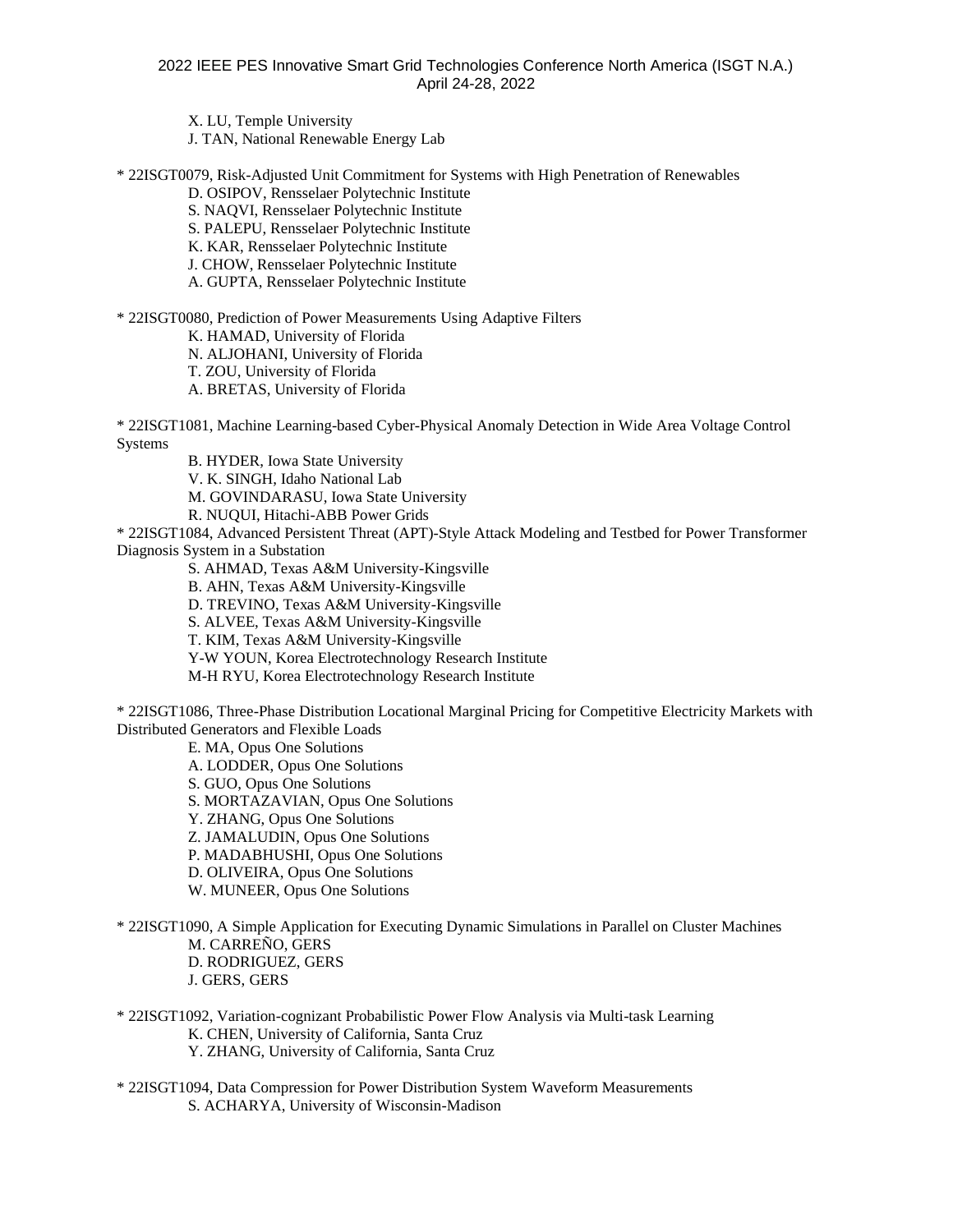C. L. DEMARCO, University of Wisconsin-Madison

\* 22ISGT1096, A Cryptographic Method for Defense Against MiTM Cyber Attack in the Electricity Grid Supply Chain

> S. PAUL, Georgia Institute of Technology Y-C CHEN, Georgia Institute of Technology S. GRIJALVA, Georgia Institute of Technology V. J. MOONEY III, Georgia Institute of Technology

\* 22ISGT1097, Impact Analysis and Mitigation of Losing Time Synchronization at Micro-PMUs in Event Location Identification

> Z-J YE, University of California, Riverside M. FARAJOLLAHI, University of California, Riverside H. MOHSENIAN-RAD, University of California, Riverside

\* 22ISGT1098, Differentially Private Load Restoration for Microgrids with Distributed Energy Storage S. BOSE, University of California, Santa Cruz Y. ZHANG, University of California, Santa Cruz

\* 22ISGT1103, Dynamic Modeling and Model Predictive Control of Hybrid Solid-State Transformers

L. DING, Temple University

Y. DU, Temple University

X. LU, Temple University

A. Q. HUANG, University of Texas, Austin

\* 22ISGT1104, Overloading Analysis of Distribution Transformers using Smart Meter Data

V. MUTHUKARUPPAN, North Carolina State University

M. BARAN, North Carolina State University

N. LU, North Carolina State University

P. REHM, ElectriCities of North Carolina Inc.

E. MILLER, P.E., (NRLP)

M. MAKDAD, P.E., (NRLP)

\* 22ISGT1105, Hierarchical Model-Free Transactive Control of Residential Building Loads: An Actual Deployment

K. AMASYALI, Oak Ridge National Laboratory

C. WINSTEAD, Oak Ridge National Laboratory

Y. CHEN, Oak Ridge National Laboratory

J. MUNK, Oak Ridge National Laboratory

M. OLAMA, Oak Ridge National Laboratory

J. HILL, Southern Company

\* 22ISGT1106, Testing of a Dynamic Power Conditioner for Phase Balancing in Southern California Edison M. ARIFUJJAMAN, Southern California Edison (SCE)

G. ANDAYA, Southern California Edison (SCE)

J. ARAIZA, Southern California Edison (SCE)

E. HOSSAIN, Oregon Institute of Technology

\* 22ISGT1107, Replacing Transmission Infrastructure with Solar and Energy Storage Systems: An Islanded Microgrid Case Study

A. FURLANI BASTOS, Sandia National Laboratories

R. WEED, CleanTech Strategies

T. NGUYEN, Sandia National Laboratories

R. BYRNE, Sandia National Laboratories

\* 22ISGT1109, A Hybrid Data-Driven and Model-Based Anomaly Detection Scheme for DER Operation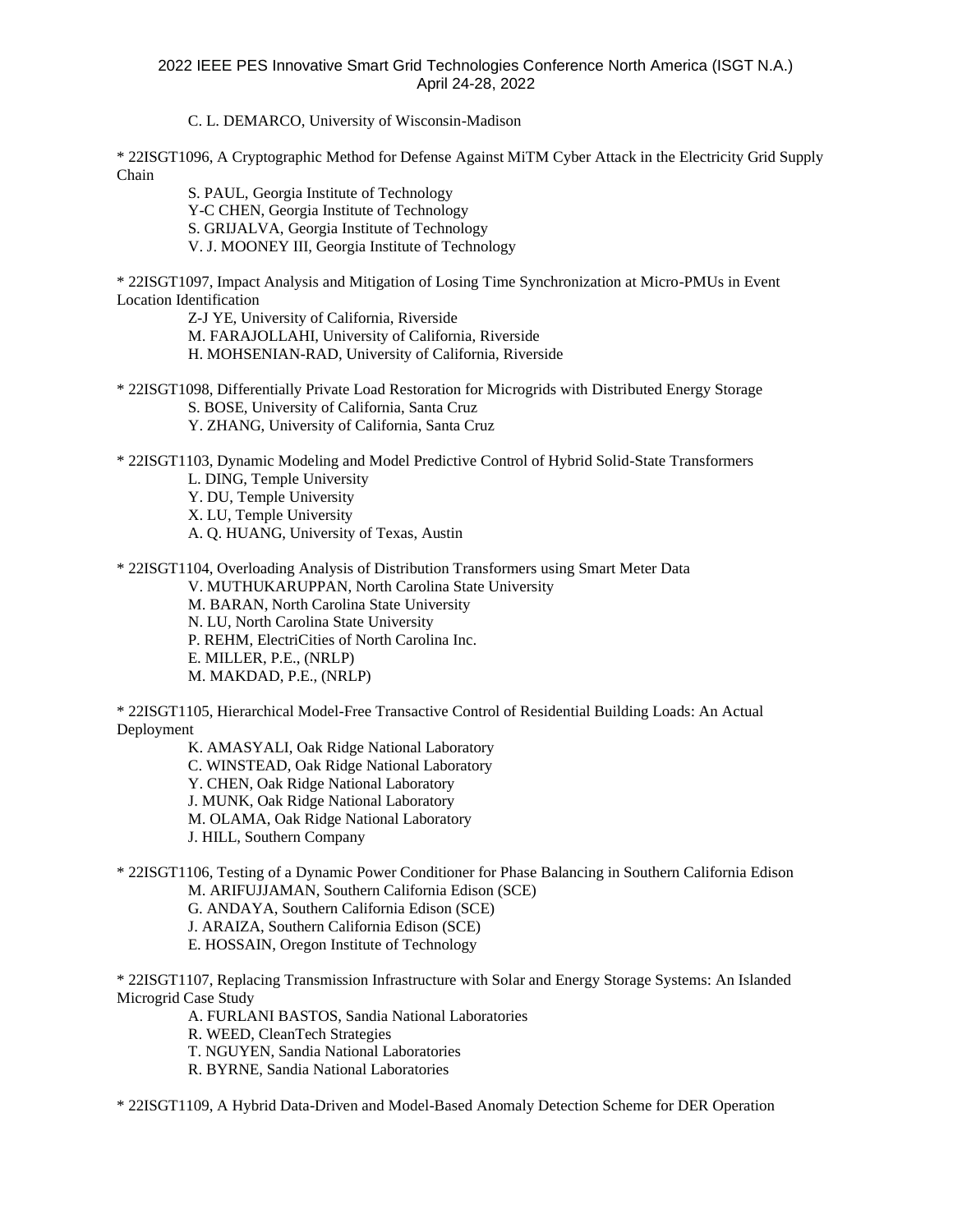- Y. YAO, National Renewable Energy Laboratory
- F. DING, National Renewable Energy Laboratory
- W. LIU, National Renewable Energy Laboratory

\* 22ISGT1110, Comparative Realistic Objectives Oriented Optimization Framework for EV Charging Scheduling in a Distribution System

H. C. GULDORUM, Yildiz Technical University A. K. ERENOGLU, Yildiz Technical University O. ERDINC, Yildiz Technical University I. SENGOR, University College Cork

\* 22ISGT1111, Optimal Voltage Control in Low-Observable Unbalanced Distribution Systems

M. ABUJUBBEH, Kansas State University

J. RANJITH KUMAR R., Kansas State University

- A. PAHWA, Kansas State University
- B. NATARAJAN, Kansas State University
- \* 22ISGT1112, Comparative Analysis of Frequency Support Provided by Grid-Forming and Grid-Following PVs S. BHATTACHARYA, Malta College of Arts, Science, and Technology B. AZZOPARDI, Malta College of Arts, Science, and Technology

\* 22ISGT1113, Prediction of Relay Settings in an Adaptive Protection System

- A. SUMMERS, Sandia National Laboratories
- T. PATEL, Sandia National Laboratories
- R. MATTHEWS, Sandia National Laboratories
- M. RENO, Sandia National Laboratories
- \* 22ISGT1115, Cost Analysis of DCFC Fast Charging Station Power Rates for Workplace Charging S. KUCUKSARI, University of Northern Iowa N. ERDOGAN, Robert Gordon University
- \* 22ISGT1118, Quasi-Dynamic Domain Modeling and Simulation of Voltage Source Converters

K. LIU, Georgia Institute of Technology

- A. P. MELIOPOULOS, Georgia Institute of Technology
- O. OSAMUYI, Georgia Institute of Technology
- S. CAI, Georgia Institute of Technology
- \* 22ISGT1120, Power System Resilience Evaluation Framework and Metric Review
	- Y. YAO, National Renewable Energy Laboratory
	- W. LIU, National Renewable Energy Laboratory
	- R. JAIN, National Renewable Energy Laboratory

\* 22ISGT1121, Advanced Sensor Deployment for Distribution System State Estimation and Fault Identification P. PAUDYAL, National Renewable Energy Laboratory

U. KUMAR, National Renewable Energy Laboratory

- S. VEDA, National Renewable Energy Laboratory
- A. COHEN, EGM Ltd.
- E. MIRON, EGM Ltd.
- \* 22ISGT1123, Dymola-Enabled Reinforcement Learning for Real-time Generator Set-point Optimization A. PIGOTT, University of Colorado Boulder
	- K. BAKER, University of Colorado Boulder
	- S. DORADO-ROJAS, Rensselaer Polytechnic Institute
	- L. VANFRETTI, Rensselaer Polytechnic Institute
- \* 22ISGT1125, VAC: A Software Approach to Resilient SCADA Automation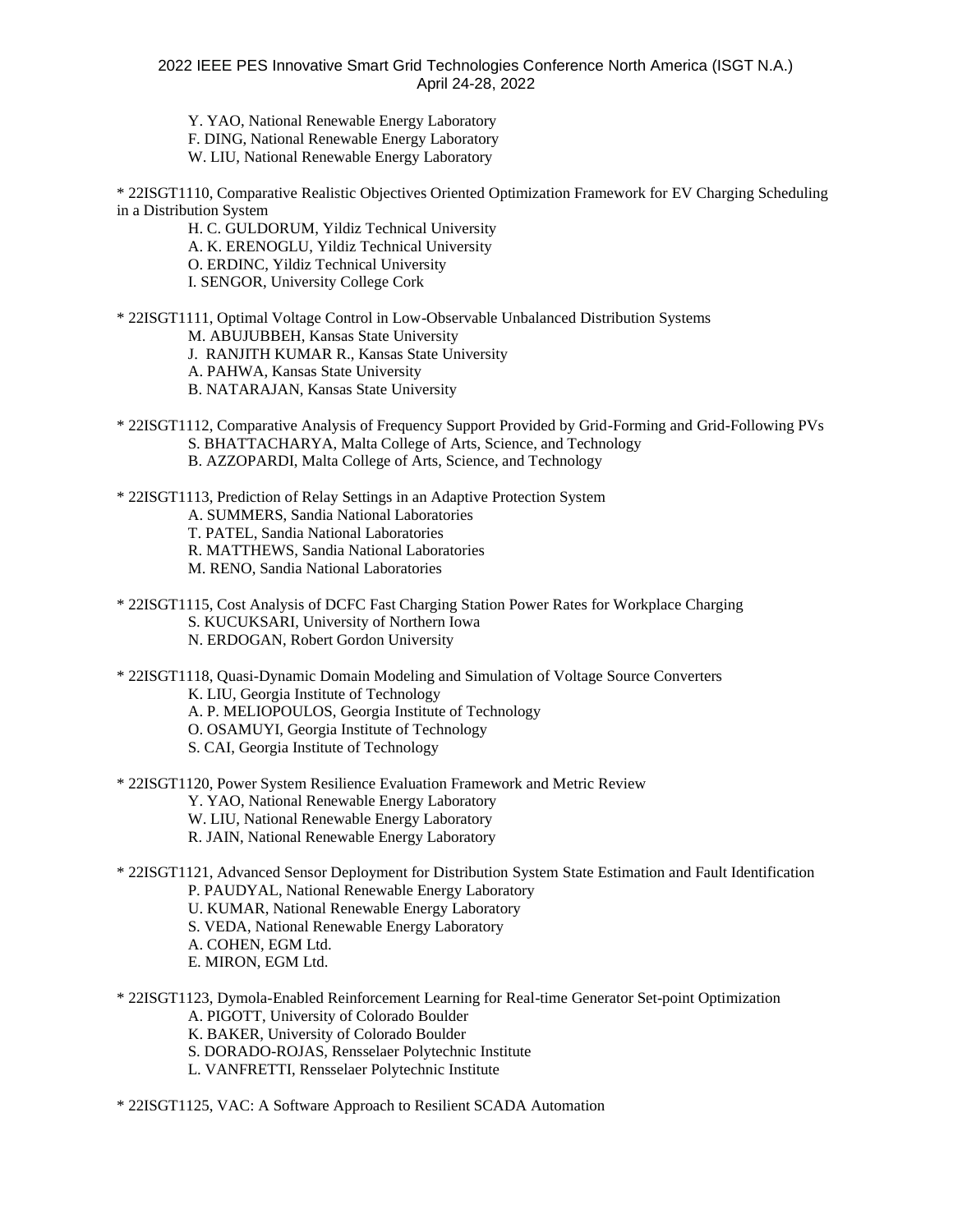J. JOHNSON, Oak Ridge National Laboratory B. WEBER, Oak Ridge National Laboratory J. SMITH, Oak Ridge National Laboratory C. HATHHORN, Oak Ridge National Laboratory P. IRMINGER, Oak Ridge National Laboratory S. NOREM, Oak Ridge National Laboratory J. GUERRA, Oak Ridge National Laboratory J. DAWSON, Oak Ridge National Laboratory T. MCDANIEL, Oak Ridge National Laboratory

\* 22ISGT1126, A Fast and Accurate Transient Stability Assessment Method Based on Deep Learning: WECC Case Study

Y. ZHAO, University of Tennessee

S. YOU, University of Tennessee

M. MANDICH, University of Tennessee

L. ZHU, University of Tennessee

C. ZHANG, University of Tennessee

H. LI, University of Tennessee

Y. SU, University of Tennessee

Y. LIU, University of Tennessee

H. JIANG, National Renewable Energy Lab

H. YUAN, National Renewable Energy Lab

Y. ZHANG, National Renewable Energy Lab

J. TAN, National Renewable Energy Lab

\* 22ISGT1127, Energy Storage-based Packetized Delivery of Electricity

T. NGUYEN, Sandia National Laboratories

R. BYRNE, Sandia National Laboratories

\* 22ISGT1128, A Distributed Control Architecture for Optimal Allocation of Grid-responsive Load Aggregations

J. MATHIAS, University of Florida

S. MEYN, University of Florida

H. BALLOUZ, Electric Power Engineers, Incorporated

M. ANSARI, Electric Power Engineers, Incorporated

\* 22ISGT1129, Volt-VAR Optimization in Distribution Networks Using Twin Delayed Deep Reinforcement Learning

R. HOSSAIN, University of Nevada Reno

M. GAUTAM, University of Nevada Reno

M. MANSOURLAKOURAJ, University of Nevada Reno

H. LIVANI, University of Nevada Reno

M. BEN-IDRIS, University of Nevada Reno

\* 22ISGT1130, Modeling of A Realistic DC Source in A CVSR M. HAYERIKHIYAVI, University of Central Florida A. DIMITROVSKI, University of Central Florida

\* 22ISGT1131, Investigating the Impact of Electric Vehicles on the Voltage Profile of Distribution Networks

A. FAROKHI SOOFI, San Diego State University

R. BAYANI, San Diego State University

S. D. MANSHADI, San Diego State University

\* 22ISGT1132, Simulation and Postmortem Analysis of Angeles Forest Disturbance Event

S. SAMANTA, The Pennsylvania State University

N. RAY CHAUDHURI, The Pennsylvania State University

S. DEBNATH, Oak Ridge National Laboratory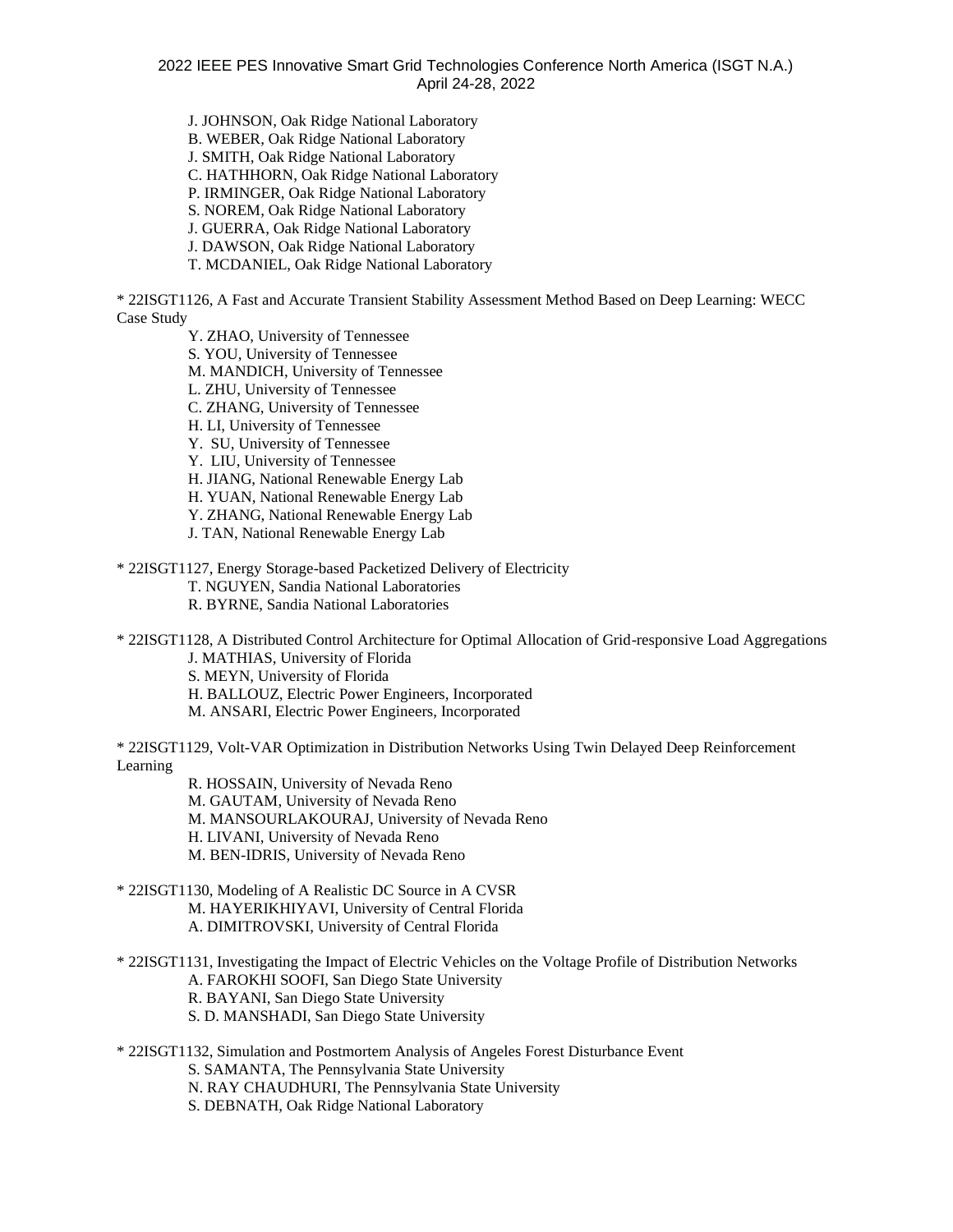#### D. PIPER, Southern California Edison

\* 22ISGT1133, Feasibility of a Real-world Test Microgrid Facility to Provide Economic and Resiliency Benefits in Extreme Weather Conditions

> R. BHATTA, Texas Tech University R. SHRESTHA, Texas Tech University C. A. NEGRI, Texas Tech University K. E. KORK SCHMITT, Texas Tech University I. OSMAN, Texas Tech University M. CHAMANA, Texas Tech University M. MURSHED, Texas Tech University S. BAYNE, Texas Tech University

\* 22ISGT1134, Learning to Solve Transmission Constrained Unit Commitment Using Generation Shift Factors T. IQBAL, West Virginia University

H. UL BANNA, West Virginia University

A. FELIACHI, West Virginia University

\* 22ISGT1135, Importance of Model Fidelity of Power to X Devices in Energy System Analysis

D. GUSAIN, TU Delft M. CVETKOVIC, TU Delft B. CANER YAGCI, TU Delft P. PALENSKY, TU Delft

\* 22ISGT1136, Regional PV Energy Forecasting using Distributed Data and Deep Neural Networks L. P. FRANCO, Universidade Federal do Rio Grande do Sul P. HIRMER, University of Stuttgart L. H. THOM, Universidade Federal do Rio Grande do Sul

\* 22ISGT1137, OPF-Learn: An Open-Source Framework for Creating Representative AC Optimal Power Flow Datasets

T. JOSWIG-JONES, University of Washington

K. BAKER, University of Colorado

A. ZAMZAM, National Renewable Energy Laboratory

\* 22ISGT1139, A Bagging MLP-based Autoencoder for Detection of False Data Injection Attack in Smart Grid R. K. KUNDU, University of Rostock S. PAUL, Georgia Institute of Technology

\* 22ISGT1140, A Novel Methodology for Cybersecurity Investment Optimization in Smart Grids using Attack-Defense Trees and Game Theory

> B. HYDER, Iowa State University M. GOVINDARASU, Iowa State University

\* 22ISGT1141, Evaluation of Optimal Net Load Management in Microgrids using Hardware-in-the-Loop Simulation

> J. WANG, NREL S. CHAKRABORTY, University of Minnesota V. KHATANA, University of Minnesota B. LUNDSTROM, Enphase Energy G. SARAWAT, NREL M. SALAPAKA, University of Minnesota

\* 22ISGT1150, Substation-level Circuit Topology Estimation Using Machine Learning D. RUIZ GARCIA, University of New Mexico

B. POUDEL, University of New Mexico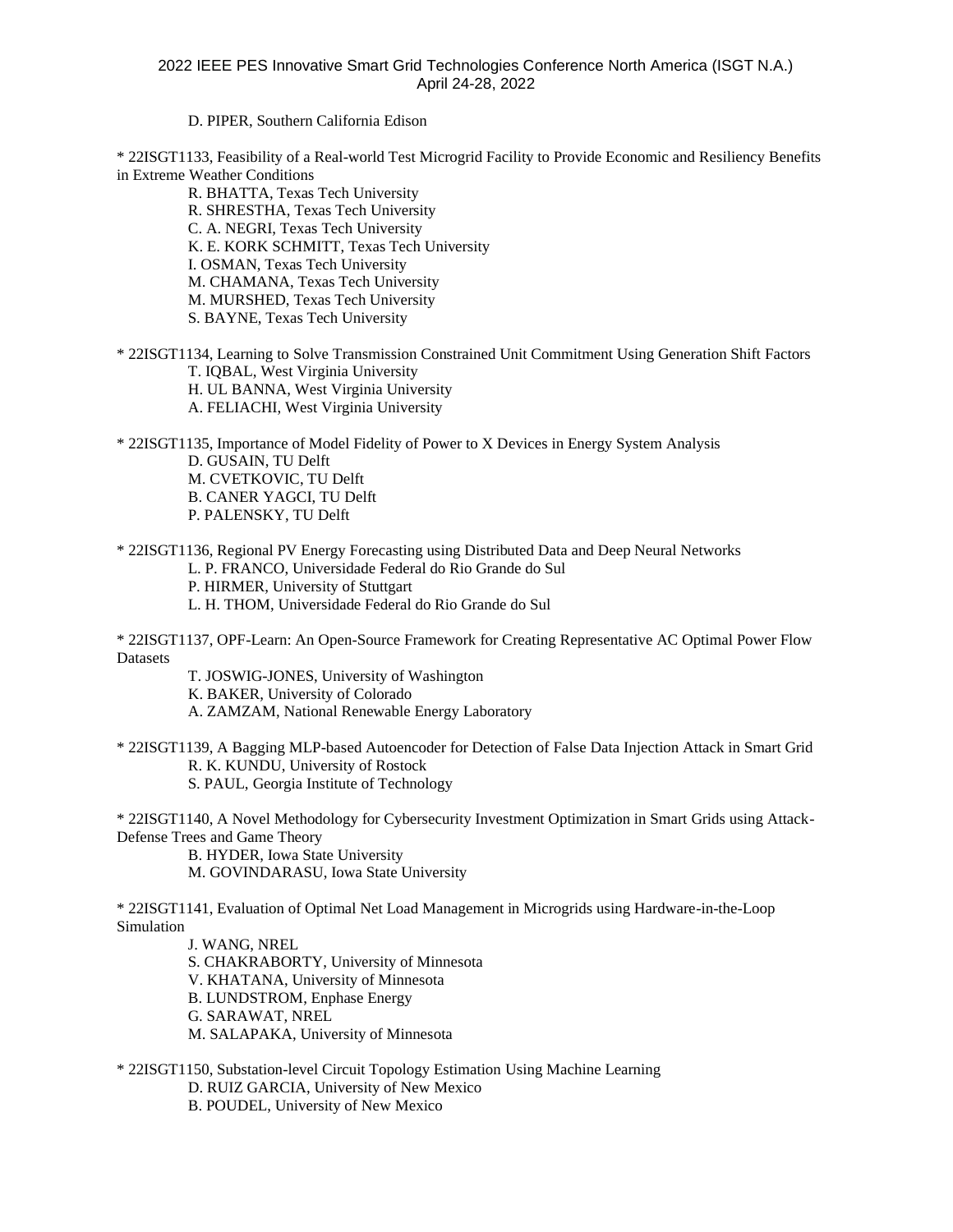A. BIDRAM, University of New Mexico M. RENO, Sandia National Laboratories

- \* 22ISGT1160, Microgrid Controller Evaluation Using Real-Time Digital Simulation A. AVENDANO, PG&E
- \* 22ISGT1161, Impact of PV Farms with Smart Inverters on the Protection of Distribution System P. RAGHURAMAN, North Carolina State University M. BARAN, North Carolina State University
- \* 22ISGT1162, Robust Autoencoder-based State Estimation in Power Systems M. PICOT, Université Paris Saclay F. MESSINA, Universidad de Buenos Aires F. LABEAU, McGill University P. PIANTANIDA, Université Paris Saclay

\* 22ISGT1163, Day-ahead Load Forecasting using Explainable Artificial Intelligence D. A. BOLSTAD, Norwegian University of Science and Technology U. HALDEN, Norwegian University of Science and Technology U. CALI, Norwegian University of Science and Technology M. KUZLU, Old Dominion University

\* 22ISGT1165, A Dual-mode Real-time Electrical Load Forecasting Framework X. WANG, UC Irvine M. PAPAEFTHYMIOU, UC Irvine

- \* 22ISGT1166, Security Monitoring of the Microgrid Using IEC 62351-7 Network and System Management M. KARANFIL, Concordia University
	- D. ELHAK REBBAH, Concordia University
	- M. GHAFOURI, Concordia University
	- M. KASSOUF, Hydro-Qu´ebec's Research Institute (IREQ)
	- M. DEBBABI, Concordia University
	- A. HANNA, Concordia University

\* 22ISGT1167, Hardening Substations against Supply Chain Attacks Under Operational Constraints

- O. DUMAN, Concordia University
- L. WANG, Concordia University
- M. AU, Hydro-Qu´ebec's Research Institute (IREQ)
- M. KASSOUF, Hydro-Qu´ebec's Research Institute (IREQ)
- M. DEBBABI, Concordia University
- \* 22ISGT1168, Using Terminal Circuit for Power System Electromagnetic Transient Simulation
	- Y. LIU, Texas A&M University X. ZHANG, GEIRINA R. DAI, GEIRINA G. LIU, GEIRINA

\* 22ISGT1170, Real-Time Co-simulation Platform for Security Analysis of Distribution Automation Systems

- D. E. REBBAH, Concordia University
- A. EBTIA, Concordia University
- M. GHAFOURI, Concordia University
- M. KASSOUF, Hydro Quebec

R. ATALLAH, Hydro Quebec

M. DEBBABI, Concordia University

A. MOHAMMADI, Concordia University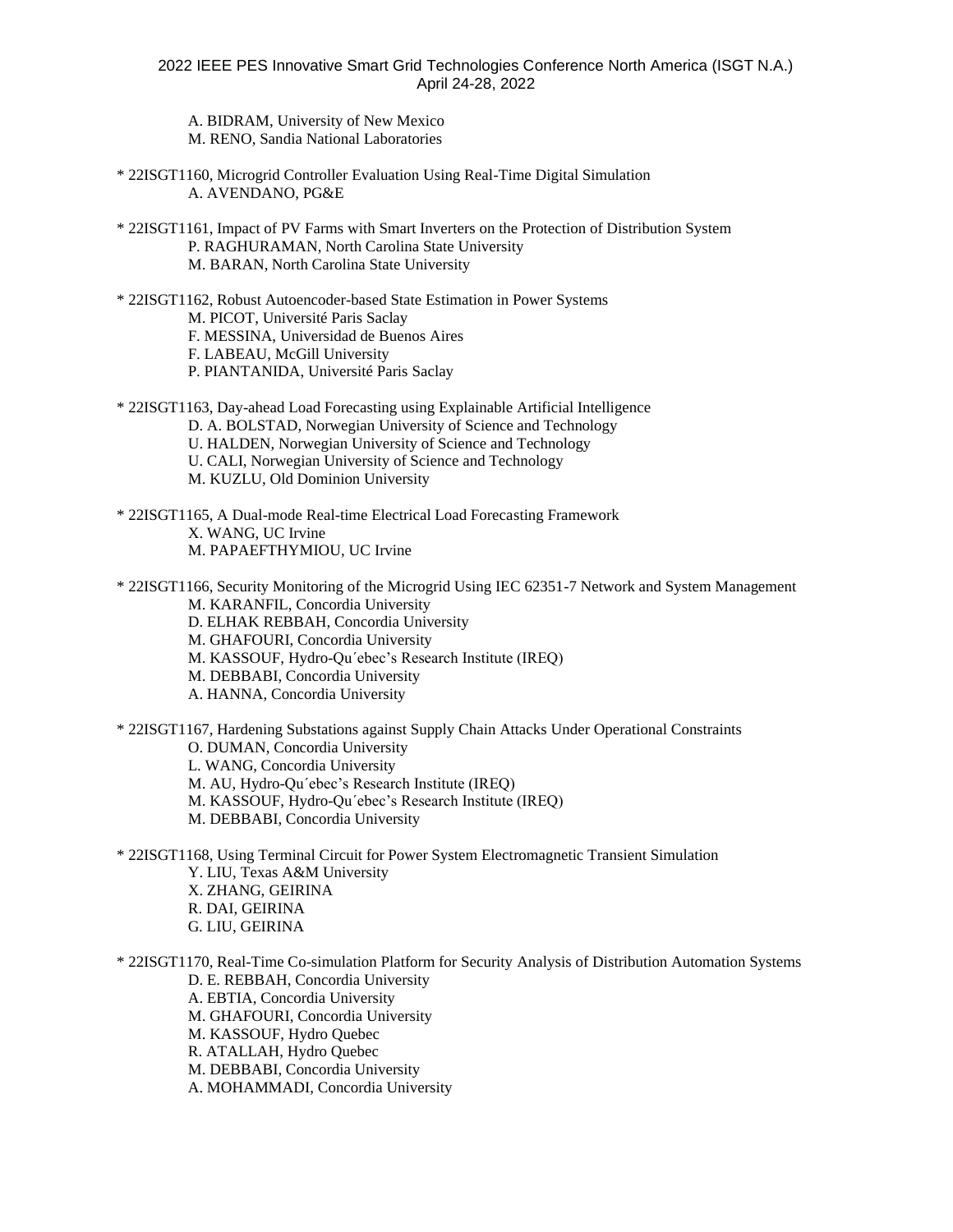\* 22ISGT1171, Positive-Sequence Phasor Modeling of Droop-Controlled, Grid-Forming Inverters with Fault Current Limiting Function

W. DU, Pacific Northwest National Lab

Y. LIU, Pacific Northwest National Laboratory

R. HUANG, Pacific Northwest National Laboratory

F. TUFFNER, Pacific Northwest National Laboratory

J. XIE, Pacific Northwest National Laboratory

Z. HUANG, Pacific Northwest National Laboratory

\* 22ISGT1173, Online Optimization of Heat Pump Systems for Building Heating based on Lyapunov Method

M. CAO, Southern University of Science and Technology

S. CHEN, Southern University of Science and Technology

Z. YANG, Southern University of Science and Technology

H. MIAO, Southern University of Science and Technology

\* 22ISGT1174, Deploying 5G architecture for protection systems in smart distribution grids

C. ADRAH, Norwegian University of Science and Technology

D. PALMA, Norwegian University of Science and Technology

Ø. KURE, University of Oslo

P. HEEGAARD, Norwegian University of Science and Technology

\* 22ISGT1175, A Privacy-Preserving Three-Step Demand Response Market Using Multi-Party Computation F. ZOBIRI, KU Leuven M. GAMA, KU Leuven S. NIKOVA, KU Leuven

G. DECONINCK, KU Leuven

\* 22ISGT1176, Scheduling of the HVAC System in a Real Commercial Building Considering Equipment Cycling and Rebound Effects

S. FADDEL, University of Central Florida Q. ZHOU SUN, University of Central Florida G. TIAN, University of Central Florida A. PARLATO, University of Central Florida

J. TAYLOR, Siemens

\* 22ISGT1179, An Experiment-based Distribution Level Performance Comparison among PMUs</pre>

H. YIN, the University of Tennessee

L. ZHAN, ORNL

W. YAO, Dept. of Electrical Engineering and Computer Science

Y. LIU, the University of Tennessee

\* 22ISGT1180, Quantitative Analysis of Demand Response Using Thermostatically Controlled Loads

P. DHANASEKAR, University of Houston

C. ZHAO, University of Houston

X. LI, University of Houston

\* 22ISGT1182, Standardization of Smart Contracts for Energy Markets and Operation

U. CALI, NTNU

D. SEBASTIAN-CARDENAS, PNNL

S. SAHA, EPRI

S. CHANDLER, Guidehouse, Inc

S. N. G. GOURISETTI, PNNL

T. HUGHES, TMH Ventures, LLC

K. KHAN, University of Oviedo

C. LIMA, Blockchain Engineering Council (BEC)

F. RAHIMI, Open Access Technology International, Inc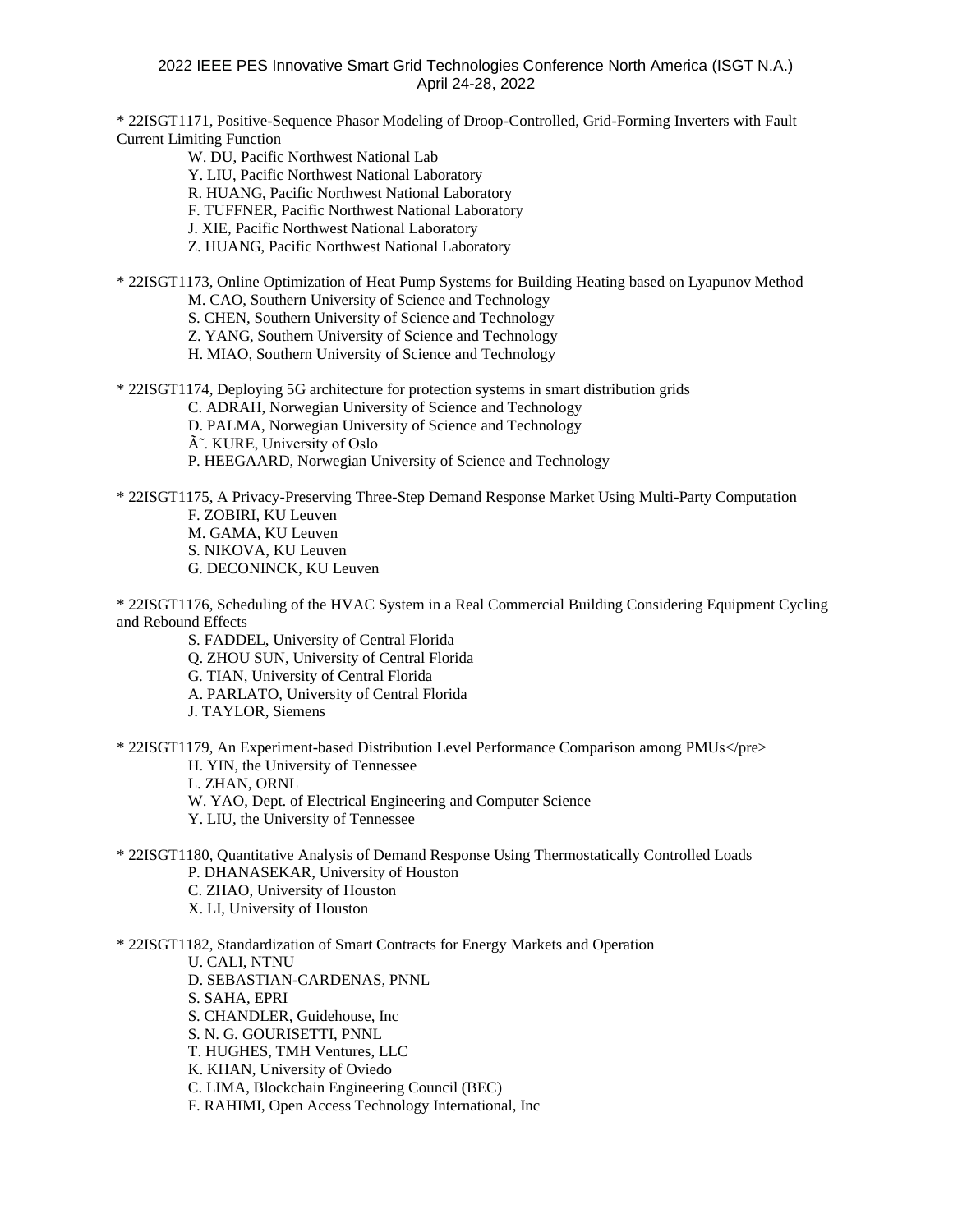#### L. TILLMAN, Balch & Bingham LLP

\* 22ISGT1183, Synchrophasors-based Master State Awareness Estimator for Cybersecurity in Distribution Grid: Testbed Implementation & Field Demonstration

- M. ALANZI, University of Idaho
- H. CHALLA, University of Idaho
- H. BELEED, University of Idaho
- D. REEN, Idaho National Laboratory
- V. K. SINGH, Idaho National Laboratory
- B. K. JOHNSON, University of Idaho
- Y. CHAKHCHOUKH, University of Idaho
- J. BELL, Idaho National Laboratory
- C. RIEGER, Idaho National Laboratory
- J. GENTLE, Idaho National Laboratory

\* 22ISGT1184, Cyberattacks against Direct Load Control of Residential Electric Water Heaters in Smart Grids

E-N YOUSSEF, McGill University

- M. KASSOUF, Hydro-Quebec Research Institute
- S. ALARIE, Hydro-Quebec Research Institute
- F. LABEAU, McGill University
- \* 22ISGT1185, Testing Machine Learned Fault Detection and Classification on a DC Microgrid
	- S. OJETOLA, Sandia National Laboratories
	- M. RENO, Sandia National Laboratories
	- J. FLICKER, Sandia National Laboratories
	- D. BAUER, Emera Technologies LLC
	- D. STOLTZFUZ, Emera Technologies LLC
- \* 22ISGT1186, Physics-Aware Sparse Harmonic State Estimation in Power Distribution Systems F. AHMADI GORJAYI, University of California, Riverside H. MOHSENIAN-RAD, University of California, Riverside

\* 22ISGT1188, Reliability assessment of patched SCADA EMS/DMS servers through similarity matching

- J. BISWAS, Singapore University of Technology and Design
- D. YAU, Singapore University of Technology and Design
- M. YU, Power Automation Pte Ltd
- I-L KON, Power Automation Pte Ltd
- Z. LI, Singapore University of Technology and Design
- K. TAN, Power Automation Pte Ltd
- Z. ZHANG, Power Automation Pte Ltd
- J. CHUA, Power Automation Pte Ltd
- W. TSO, Power Automation Pte Ltd
- Y. HENG, Power Automation Pte Ltd
- \* 22ISGT1189, Power hardware-in-the-loop-based diesel generator for flexible microgrid testing applications N. SEUBERT, Electricité de France
	- N. STANKOVIC, Electricité de France
	- E. TOUTAIN, Electricité de France
- \* 22ISGT1190, Knowledge-Based Fault Diagnosis for a Distribution System with High PV Penetration S. PAUL, Georgia Institute of Technology
	- S. GRIJALVA, Georgia Institute of Technology
	- M. JIMENEZ APARICIO, Sandia National Laboratories
	- M. J. RENO, Sandia National Laboratories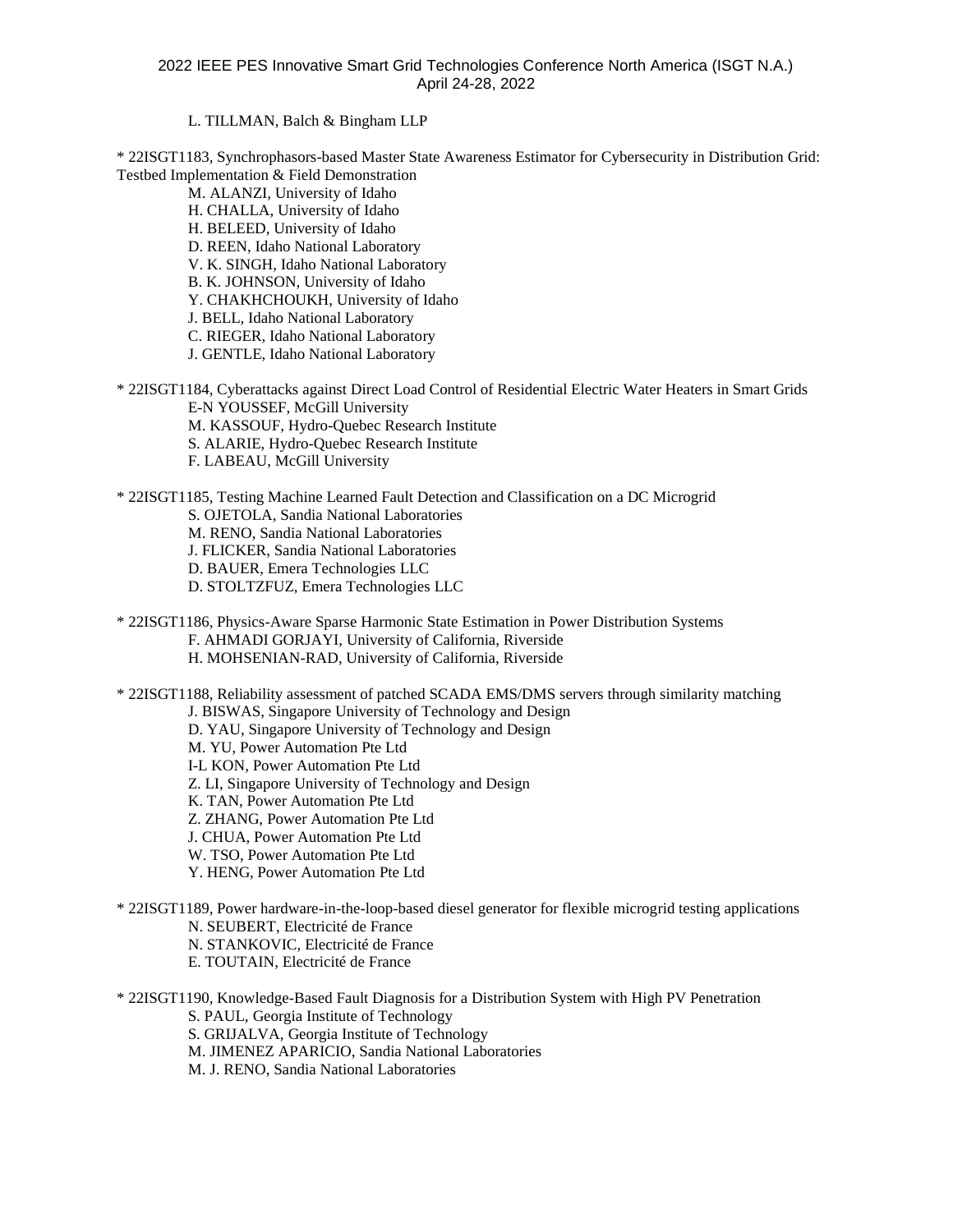\* 22ISGT1191, A Machine Learning-based Method using the Dynamic Mode Decomposition for Fault Location and Classification

F. WILCHES-BERNAL, Sandia National Labs

M. JIMÉNEZ-APARICIO, Sandia National Labs

M. RENO, Sandia National Labs

- \* 22ISGT1192, Voltage Regulation and Energy Management for Fuel Cell-Ultracapacitor Hybrid Electric Vehicle M. KHALID, King Fahd University of Petroleum and Minerals
- \* 22ISGT1194, IoT-Enabled Decentralized Moving Target Defense for Enhancing Privacy in Microgrid Control J. GIRALDO, University of Utah M. PARVANIA, University of Utah
- \* 22ISGT1196, Allocating Reserves in Active Distribution Systems for Tertiary Frequency Regulation M. GAUTAM, University of Nevada, Reno
	- M. MANSOURLAKOURAJ, University of Nevada, Reno

N. BHUSAL, University of Nevada, Reno

M. BEN-IDRIS, University of Nevada, Reno

H. LIVANI, University of Nevada, Reno

\* 22ISGT1199, Black-Start of HVDC-Connected Offshore Wind Generators for System Restoration L. HE, University of Illinois Chicago

\* 22ISGT1200, Detection of Stealthy False Data Injection Attacks in Unobservable Distribution Networks J. R. K. RAJASEKARAN, Kansas State University

B. NATARAJAN, Kansas State University

A. PAHWA, Kansas State University

H. WU, Kansas State University

\* 22ISGT1202, Resilient Periodic Observer-based Control for Wide Area Oscillation Damping Against Time Synchronization Attacks

> S. VAHIDI, Concordia University A. AMINI, Concordia University M. GHAFOURI, Concordia University M. AU, Hydro-Quebec A. MOHAMMADI, Concordia University M. DEBBABI, Concordia University

\* 22ISGT1203, A Cyber-Physical Resilience-Based Survivability Metric against Topological Cyberattacks

A. RAHIMINEJAD, Concordia University

M. GHAFOURI, Concordia University

R. ATALLAH, Hydro-Qu´ebec's Research Institute (IREQ)

A. MOHAMMADI, Concordia University

M. DEBBABI, Concordia University

\* 22ISGT1204, Resilient Predictor-Based Load Frequency Control for Multi-Region Power Systems Under DoS Attacks

Z. WANG, URI W. DANILCZYK, URI H. LI, URI H. HE, URI Y. SUN, URI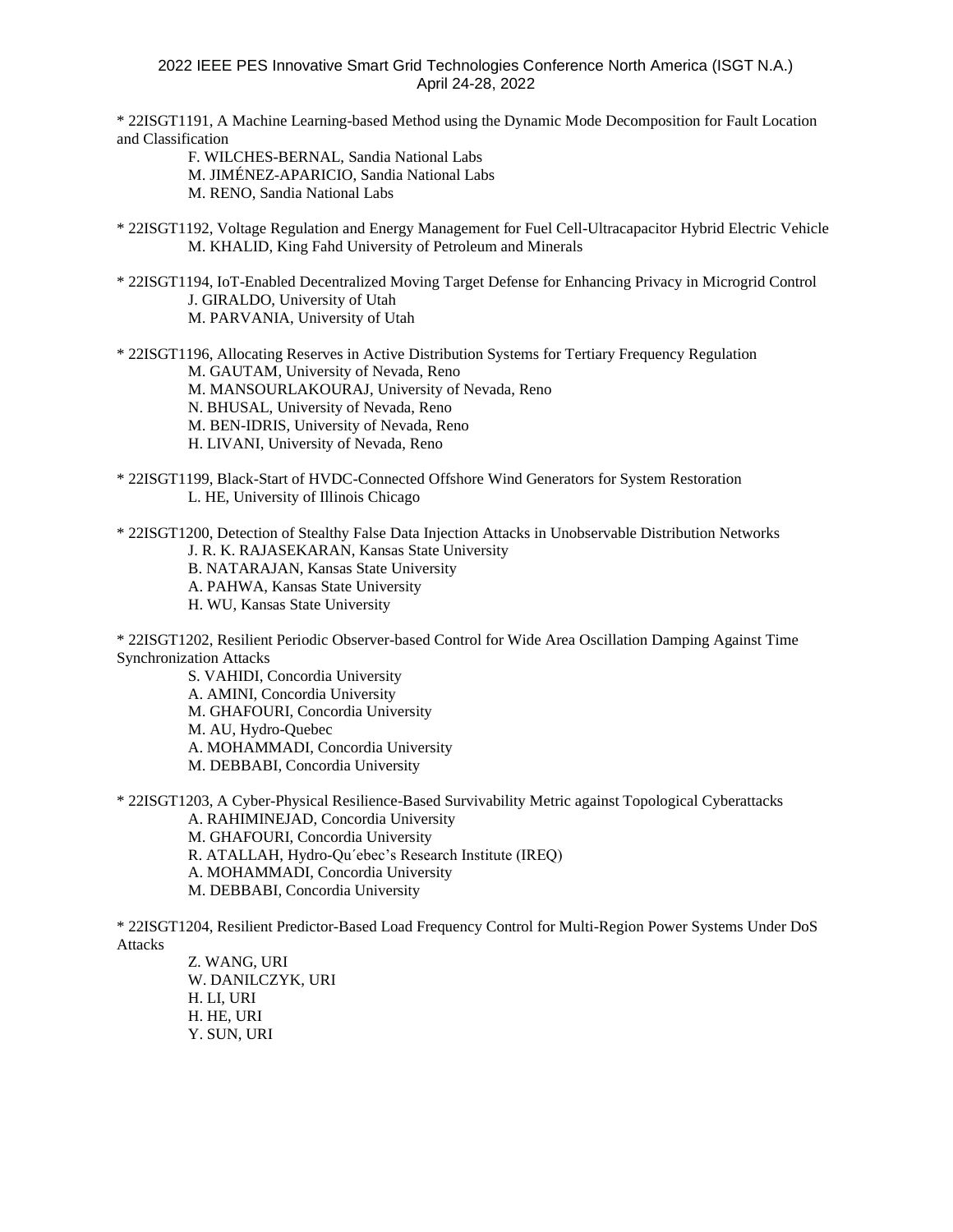# **April 28, 2022 (Thursday)**

## **Net Solar & Load Forecasting for a Decarbonizing Grid: Industry Perspectives and Ongoing Research (panel session)**

Location - Room 391-392 *Thursday, April 28, 2022 10:30 AM-12:00 PM* Session Chair: Soumya Kundu and Andy Reiman, PNNL

High quality forecasts reduce operational uncertainty in a decarbonizing grid, improving resource flexibility as well as hosting capacity for DER. Recent improvements in solar forecasting have enhanced the productivity of community- and utility-scale solar projects. Forecasting of multi-modal net load signals requires additional data streams but will improve load balancing and PV hosting capacity both behind-themeter and at utility scale (e.g., substation load). This panel will discuss industry perspectives and ongoing research on net load forecasting.

Presentations and Panelists:

- "Net Load Forecasting to Improve Solar Hosting Capacity and Resilience" by S. Kundu, PNNL
- "SETO-Funded Research on Net Load Forecasting" by T. Golnas, Solar Energy Technologies Office, U.S. DOE
- "A Utility-Driven Data Science Approach to Integrating Solar Net-Load Forecasting into System Operations" by A. Eiden, Portland General Electric

• "Adaptation of Net Load Inference to Determine PV Settings" by S. Dise, Clean Power Research

"An Advanced AI/ML Algorithm for Probabilistic Time-Series Forecast" by I. Chakraborty, Lawrence Livermore National Laboratory

# **Data Analytics and Machine Learning for Power System Monitoring and Operation: An Industrial Perspective (panel session)**

Location - Room 386 *Thursday, April 28, 2022 10:30 AM-12:00 PM* Session Chair: Yichen Zhang and Tianqi Hong, Argonne National Laboratory

With the increasing deployment of advanced sensors, power system operators have been collecting significant amounts of data. These multi-domain multi-resolution data (PMUs, SCADA, Weather, GIS, etc.) provide an opportunity to level up the intelligence of the modern power system. Advanced data analytics and machine learning enable health status predictions, prompt anomaly detections, and autonomous decisionmaking in a distributed or decentralized fashion. These capabilities are essential for accommodating more intermittent renewable and facilitating grid decarbonization.

Nowadays, machine learning frameworks and their applications have been extensively studied by power system academia. However, the challenges in real-world scenarios and the pathway to field deployment are still not clear. In this panel session, we present a series of successful stories, R&D efforts, pilot projects, and visions from broader industrial members, including utilities, electric research institutes, and national labs, about the applications of data analytics and machine learning for distributed and decentralized decisions and control. Our ultimate goal of this panel session is to connect cutting-edge data analytics and machine learning theories to real-world problems and show the pathway for artificial intelligence-based technology landing to address challenges in the process of grid decarbonization.

Presentations and Panelists:

- "Data Driven Grid Dynamics Discovery and Analysis" by C. Mishra, Dominion Energy
- "Data Analytics for DER Forecasting, Monitoring and Control in Distribution Systems" by H. Zheng, Commonwealth Edison Co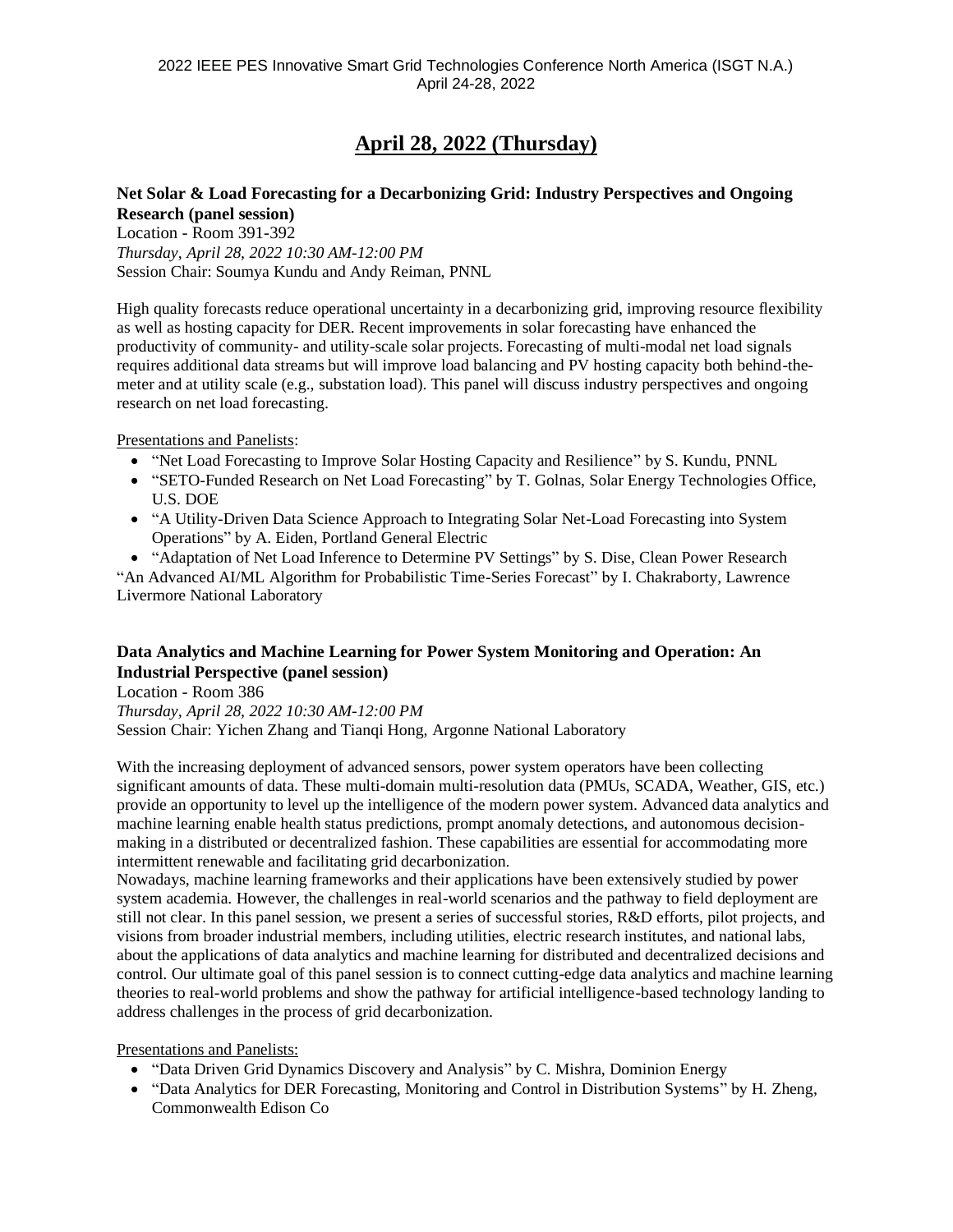- "The Learning to Run a Power Network Challenge 2021 The Search for a Control Center Digital Assistant" by A. Kelly, Electric Power Research Institute
- "Data-Driven Optimization for Voltage Control of Networked Microgrids" by T. Hong, ANL

## **Microgrids – Perspective & Experience from Utilities, DOE and National Labs (panel session)**

Location - Room 398 - 399 *Thursday, April 28, 2022 10:30 AM-12:00 PM* Session Chair: Muhidin Lelic, Quanta Technology, LLC

This panel session is intended to present challenges and experience in design, implementation and testing of microgrids, from perspective of Commonwealth Edison Company (ComEd), one of utilities that has been actively involved in various aspects of microgrid research, development and implementation. As part of these activities, ComEd has been working with Department of Energy, national labs, academia and industry addressing various aspects of research, development and implementation, such as microgrid monitoring and control, integration of DER, protection, integration of microgrid management system within SCADA and ADMS, microgrid clustering and other relevant problems. One of the objectives of this panel session is to bring perspectives from other participants in this technology, such as Department of Energy EERE System Integration Technology Office (SETO) that has been instrumental in supporting of various aspects of the technology; National Renewable Energy Laboratory (NREL) that has been developing and testing state of the art architectures for integration of wide area networks, including ADMS, Microgrids, and various DERs, as well as ComEd own experience

Presentations and Panelists:

- "Integration of Microgrids In Distribution Networks Perspective & Experience from Utilities, DOE and National Labs" by M. Lelic, Quanta Technology, LLC
- "Solar PV, Microgrids and Communities" by G. Yuan, Department of Energy
- "Testing of MG Control Systems using Real-Time Power HIL" by H. Zheng, Commonwealth Edison Company
- "Microgrids Sequence of Operation: Planned Islanding use case" by A. Vukojevic, Commonwealth Edison Company
- "Integration of MG, DER Aggregators and DERMS with ADMS" by A. Pratt, National Renewable Energy Laboratory

### **Distributed Controls to Leverage DER in Grid Operations (plenary panel session)**

Location - Room 391-392 *Thursday, April 28, 2022 1:00 PM-2:30 PM* Session Chair: James Ogle, Pacific Northwest National Laboratory

Aggressive decarbonization goals, customer preferences, and falling costs are accelerating the adoption of renewable technologies and energy storage in the electric distribution system. The traditional grid structure is transforming to a more integrated transmission and distribution system with energy resources distributed throughout the grid and many more non-utility owned resources connected. The result is more variability in supply and load with more localized effects. This has broad consequences to the electric utility that must integrate these new technologies while still maintaining a reliable, resilient, and cost-effective distribution system operations. While operations are becoming more complex, the availability of these energy resources in the distribution system offers new opportunities to leverage them to improve efficiency, resiliency, and equity across the grid. Traditional centralized control schemes are challenged to operate in a timely fashion as the scale of the local resources, participants, and intelligent devices increases limiting their capability to manage and optimize these distributed resources. Distributed control approaches, where the optimization problem is decomposed into a set of smaller sub-problems hold promise to manage both scale and response